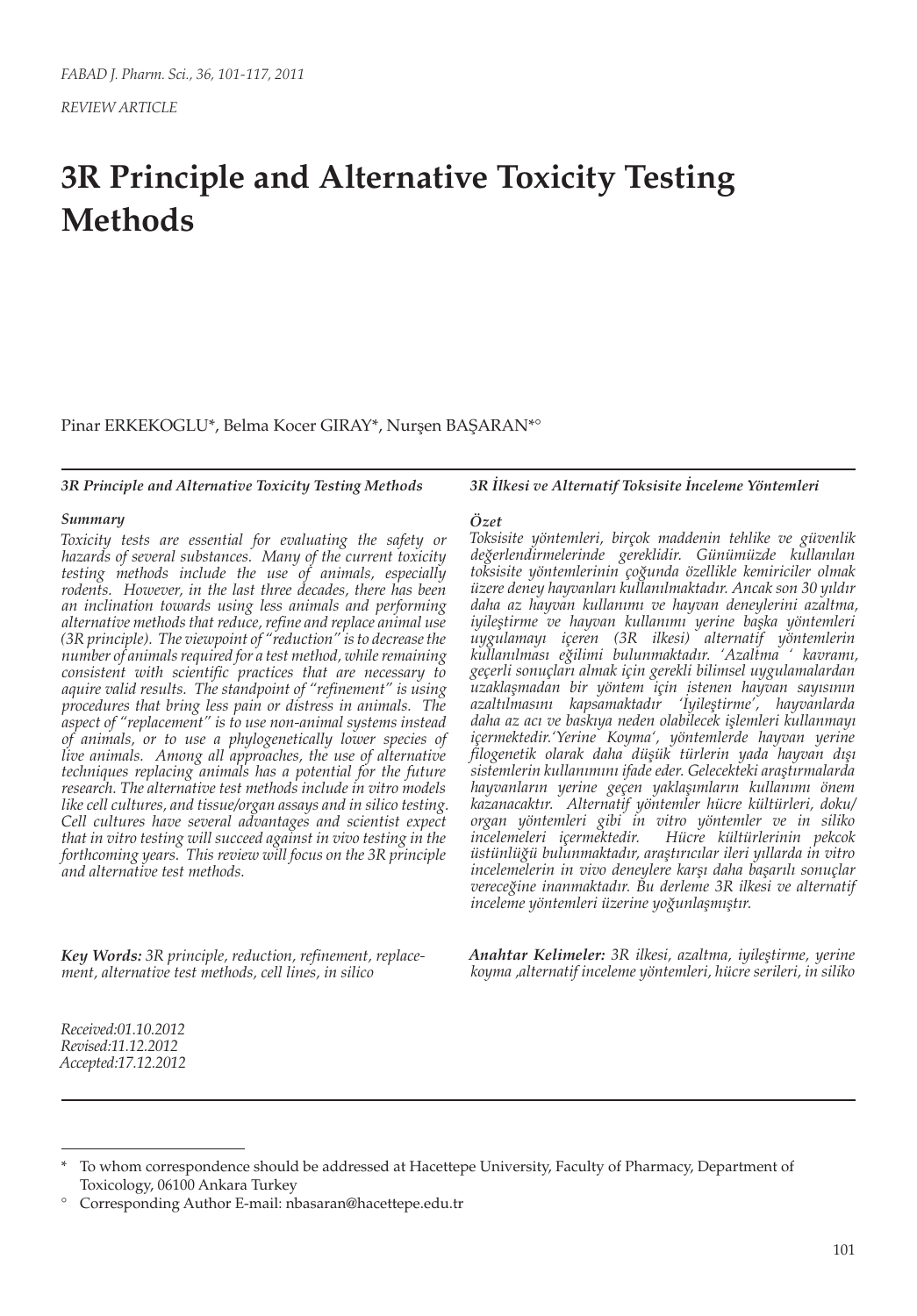## **INTRODUCTION**

Toxicity testing is performed to assess the safety or hazards of several substances such as industrial chemicals, pharmaceuticals and consumer care products. Many of the current toxicity testing methods include the use of laboratory animals (e.g. mice, rats, rabbits) (1). However, in the last three decades, there has been a tendency towards using less animals and performing new methods that can serve as new options in biological sciences. Alternative tests are methods that reduce, refine and replace animal use (1). Reduction, refinement, and replacement are commonly referred to as "the 3Rs of alternatives" and they were first described by **William Russell and Rex Burch (1959)** in the *"Principles of Humane Experimental Technique"* (2). In recent years, another "R" has been added to the Rs of alternatives: "Rehabilitation". The concept is now sometimes referred as "4Rs" (3).

In the European Union (EU), all industry sectors, including pharmaceutical, chemical, cosmetic, agrochemical and food manufacturers, have already been obliged to apply available methods to replace, reduce, and refine animal use (3Rs) in safety and efficacy evaluations under the existing animal protection legislation. Directive 86/609/EEC, Article 7.2 states that "An experiment shall not be performed if another scientifically satisfactory method of obtaining the result sought, not entailing the use of an animal, is reasonably and practicably available". Article 23 states that the Commission and the Member States should encourage research in the development and validation of alternative techniques. As a response to Articles 7.2 and 23, the Commission announced the establishment of European Centre for the Validation of Alternative Methods (ECVAM) in a communication to the Council and the Parliament in October 1991 (4, 5).

The Directive 86/609/EEC was revised and was replaced by the Directive 2010/63/EU that required member states to ensure a scientifically satisfactory method or testing strategy, not entailing the use of live animals, wherever possible (5). On the other hand, "Declaration of Bologna" which was adopted in 1999 by the "The Third World Congress on Alternatives and Animal Use in the Life Sciences" strongly endorsed and reaffirmed the "3R Principle" (6).

The new Directive 2010/63/EU has further enforced the role of ECVAM and its duties and tasks are defined as follows (7):

- Coordinating and promoting the development and use of alternatives to procedures including in the areas of basic and applied research and regulatory testing
- Coordinating the validation of alternative approaches at EU level
- Acting as a focal point for the exchange of information on the development of alternative approaches
- • Setting up, maintaining and managing public databases and information systems on alternative approaches and their state of development
- Promoting dialogue between legislators, regulators, and all relevant stakeholders, in particular, industry, biomedical scientists, consumer organizations and animal-welfare groups, with a view to the development, validation, regulatory acceptance, international recognition, and application of alternative approaches
- • Maintaining database on validated alternative methods (Tracking System for Alternative test methods, TSAR) and database on *in vitro* test protocols (INVITTOX)
- • Maintaining bibliographic database (Database Service on Alternative Test Methods to Animal Experimentation, DBALM)

According to the "Fourth Report on the Statistics on the Number of Animals Used for Experimental and other Scientific Purposes in the Member States of the EU", the total number of animals used in 2002 was 10.7 million. The European Commission's recent proposal on the Registration, Evaluation and Authorisation of Chemicals (REACH) has served to highlight stakeholders and general public concerns regarding the continued need for animal testing as a mean to protect human and animal health and the environment. At the same time, it should be recognized that there is considerable pressure from the public and the regulators to better understand risks to human and the environment from chemicals and to increase assurance in product safety. In the absence of validated alternative methods, the current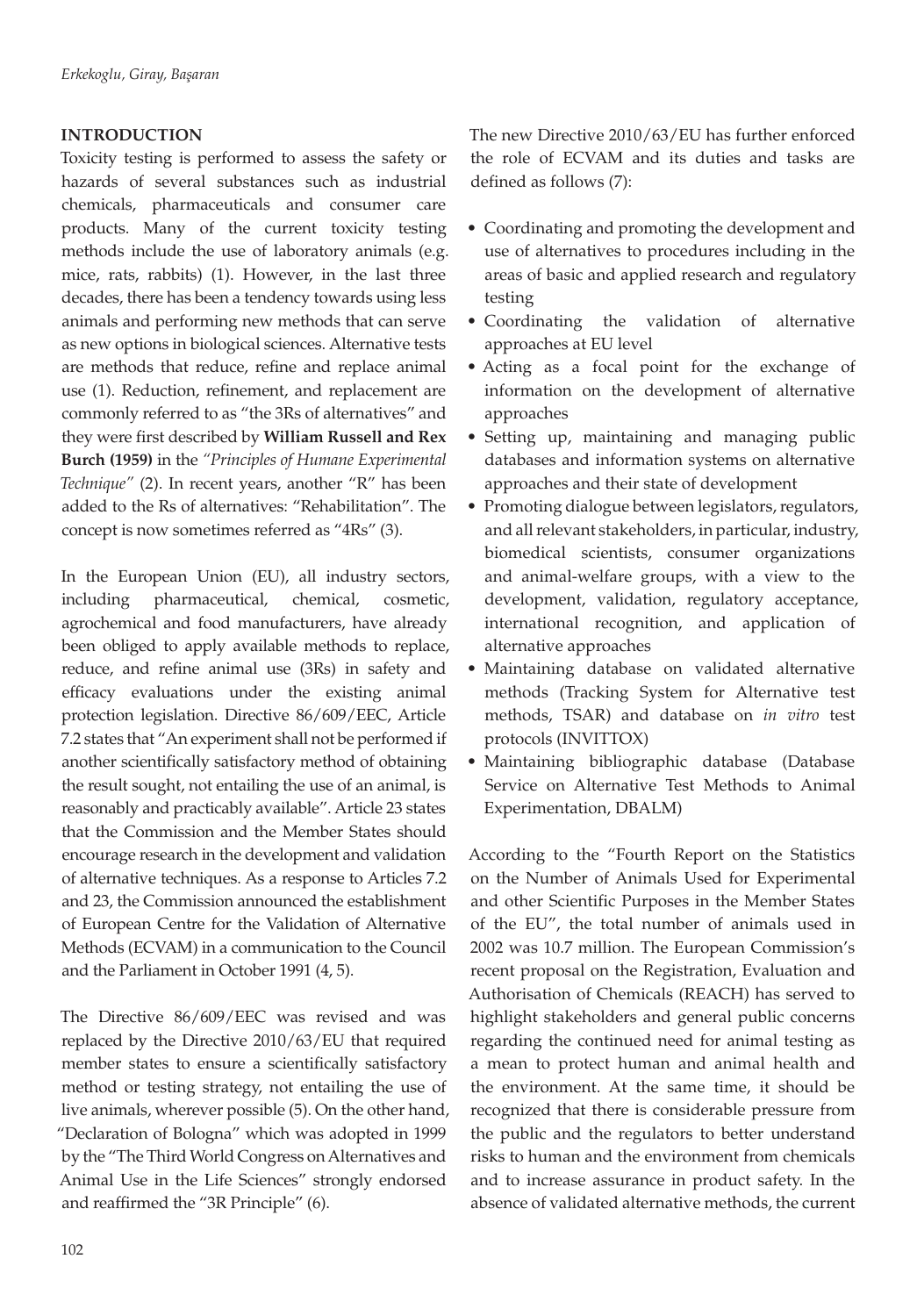legislative paradigm requires animal use (8).

In the United States, Interagency Coordinating Committee on the Validation of Alternative Methods (ICCVAM) is an interagency committee of the U.S. Government, with members representing fifteen U.S. federal regulatory and research agencies that use, generate, or disseminate toxicological information used to determine the safety or potential adverse health effects of chemicals and products to which workers and consumers may be exposed to (9). ICCVAM was formally established by law with signing of the ICCVAM Authorization Act of 2000 (10). The committee was originally organized by NIEHS in 1997 in collaboration with the other 14 federal agencies. ICCVAM coordinates interagency technical reviews of the new and revised safety testing methods with regulatory applicability, including alternative test methods that may reduce, refine, or replace the use of animals in order to advance animal welfare while ensuring human health and safety. ICCVAM also coordinates cross-agency issues relating to development, validation, acceptance, and national and international harmonization of new, modified, and alternative toxicological test methods. Since 1998, ICCVAM has contributed to the national and international regulatory acceptance of 51 alternative safety-testing methods, including 33 that do not use live animals (9). The National Toxicology Program (NTP) Interagency Center for the Evaluation of Alternative Toxicological Methods (NICEATM) administers ICCVAM and provides scientific and operational support for ICCVAM-related activities. NICEATM works closely with ICCVAM to carry out test method evaluations, organize peer reviews and workshops, and communicate with ICCVAM stakeholders. NICEATM also conducts independent validation studies for new proposed safety testing methods to characterize their usefulness and limitations for regulatory applications (9).

#### **What does test method validation mean?**

Test method validation is a process based on scientifically sound principles by which "reliability" and "relevance" of a particular test, approach, method or process are established for a scientific purpose. "Reliability" can be summarized as the

extent of reproducibility of results from a test within and among laboratories overtime, when performed using the same standardized protocol. "Relevance" of a test method is the relationship between the test and the effect in the target species, and whether the test method is meaningful and useful for a defined purpose, with the limitations identified. Predictive ability and reliability of a toxicity test is judged by its sensitivity, specificity, predictability, accuracy, and reproducibility (within a laboratory and between laboratories). Since, 1980s, the validation criteria for new toxicological test methods have been developed as a collaborative effort of the leading scientists in this field, under the auspice of Organisation for Economic Cooperation and Development (OECD), ECVAM and ICCVAM (11).

# **3R PRINCIPLE**

### **A. REDUCTION**

The viewpoint of "reduction" alternative is to decrease the number of animals required for a test method, while remaining consistent with scientific practices necessary to obtain valid results. This may be achieved by reducing the number of variables through good experimental design, by using genetically homogeneous animals or by ensuring that the conditions of the experiment are rigorously controlled. The need of reducing the number of animals was first published in 1943 by **Deichmann and LeBlanc** (12).

Using the "Lethal Dose 50  $(LD_{50})$ " test was the center of controversy for many decades.  $LD_{50}$  test was first introduced in **1927** by **Trevan** for testing substances intended for human use. The test aimed to find the single lethal dose of a substance that kills half of the animals in a test group (13). By the 1970s, it got generally accepted as a basis of comparing and classifying the toxicities of chemicals, and gradually became a required test for various regulatory bodies concerned with new drugs, food additives, cosmetic ingredients, household products, industrial chemicals and pesticides. The test required up to 100 animals, sometimes for each of the two species (normally the rat but also the mouse when a second species was needed) for each substance tested (14).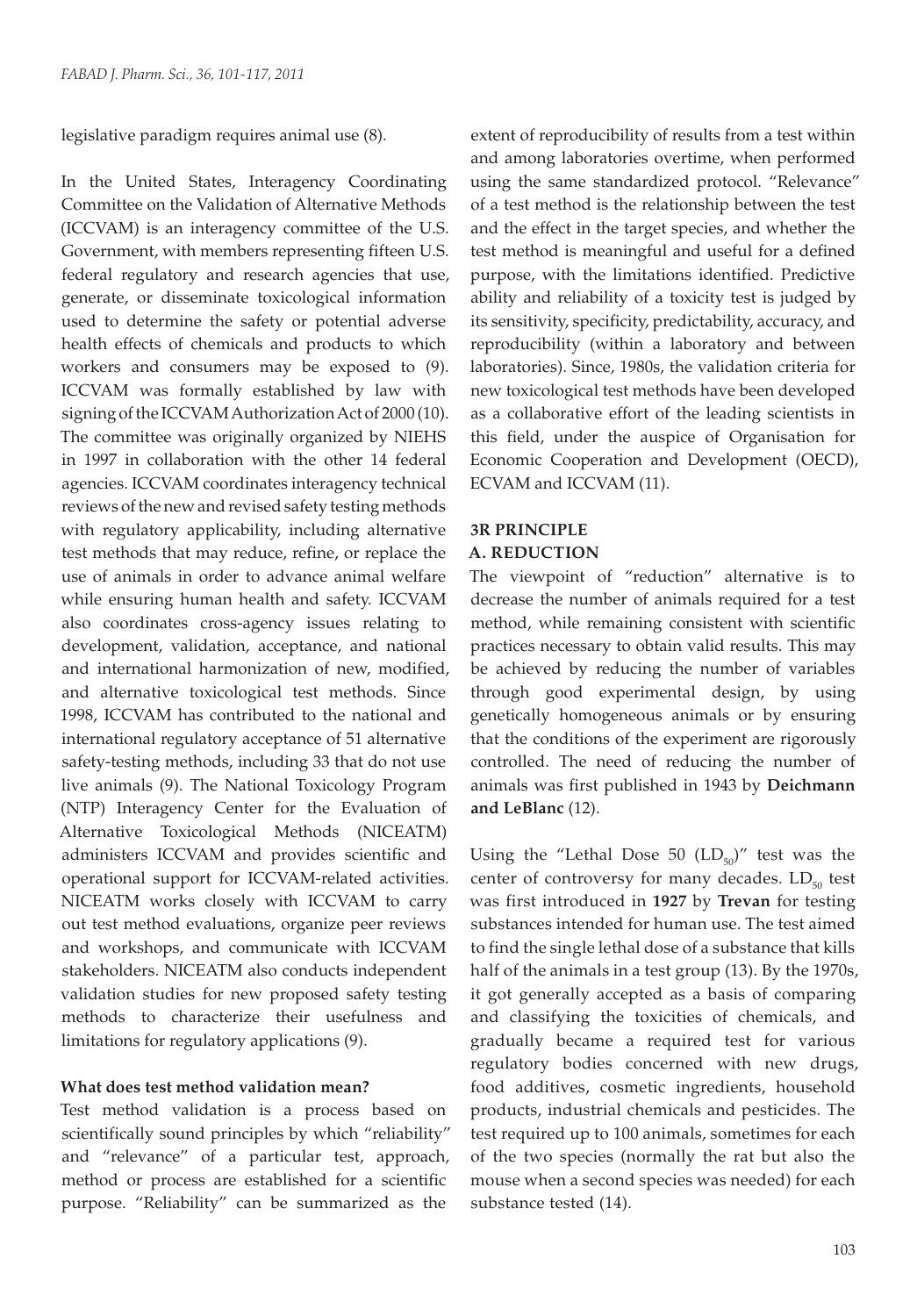OECD incorporated the  $LD_{50}$  test into its new Test Guidelines in 1981. However, by this time, it was commonly accepted that the statistical precision of the  $LD_{50}$  value and its confidence intervals as well as the slope of the dose–mortality curve were not needed for normal hazard and risk assessment purposes. Hence, the 1981 guideline for acute oral toxicity required the use of only five animals per sex per dose group, with three dose groups per test which were chosen, from sighting studies or from historical data, to span the  $LD_{50}$  value. An upper dose level limit of 5000 mg/kg was also introduced. (15). The concept of a "Limit Test" was included for essentially non-toxic substances. Similar guidelines were also published for acute dermal (16) and inhalation (OECD 403, 1981. OECD Guidelines for the Testing of Chemicals, OECD 403. Acute Inhalation Toxicity. , Organisation for Economic Cooperation and Development, Paris (1981).17) toxicity. By the end of 2002, the  $LD_{50}$  test was finally repealed after many years of controversy and debate.

After the deletion of  $LD_{50}$ , three alternative animal tests, the **"Fixed Dose Procedure (FDP)"**, the **"Acute** 

**Fixed Dose Procedure (FDP,** 

**Toxic Class Method (ATC)"** and the **"Up and Down Procedure (UDP)"** were introduced. These tests provided significant improvements in animal welfare. They have recently undergone revision both for improving their scientific performance and increasing their regulatory acceptance. They can now be used within a strategy for acute toxicity testing for all types of test substances. Along with these particular tests, i*n vitro* cytotoxicity tests could be used to improve the dose level selection and thus enable reductions in the number of animals to be used. However, the total replacement of animal tests with *in vitro* tests will at least take 10 years as new and validated *in vitro* tests should be developed for relaying the *in vivo* tests (14).

The three tests approved by OECD are discussed below in detail, summarized in Table 1 and described below:

# **a. Fixed Dose Procedure (OECD 420)**

The "Fixed Dose Procedure (FDP)" test was first proposed in 1984 by the British Toxicology Society, as an acute oral toxicity test. In comparison to the older

**Up and down Procedure (UDP,** 

**Table 1.** The principles of the three alternati

|                     | TIXE DUSE I TUCCULIE (TDI,<br><b>OECD 420)</b>                     | ACUIC TUAIC CIASS MICHIUU<br>(ATC, OECD 423)                | Op and down I rocedure (ODI,<br><b>OECD 425)</b>                             |
|---------------------|--------------------------------------------------------------------|-------------------------------------------------------------|------------------------------------------------------------------------------|
| Animals             | Young adult rats (one sex)                                         | Young adult rats (one sex)                                  | Young adult rats (one sex)                                                   |
| Dosing Type         | Single bolus dose                                                  | Single bolus dose                                           | Single bolus dose                                                            |
| Dosing route        | Oral gavage with constant<br>volume and concentration              | Oral gavage with constant<br>volume and concentration       | Oral gavage with constant<br>volume and concentration                        |
| <b>Observations</b> | Clinical observations, body<br>weight follow-up                    | Clinical observations, body<br>weight follow-up             | Clinical observations, body<br>weight follow-up                              |
| Sighting<br>Study   | Yes                                                                | No                                                          | No                                                                           |
| Methodology         | Fixed doses of 5, 50, 500, and<br>$2000 \,\mathrm{mg/kg}$          | Fixed doses of 5, 50, 500, and<br>$2000$ mg/kg              | Starting at estimation for LD50<br>(or with 175 mg/kg dose), using<br>a dose |
| Aim                 | Determination of lowest fixed<br>dose that causes evident toxicity | Determination of lowest fixed<br>dose that causes mortality | Estimation of LD50                                                           |
| Estimation          | Range estimation of LD50                                           | Range estimation of LD50                                    | Point estimation of LD50 with<br>confidence intervals                        |
| Necropsy            | Yes                                                                | Yes                                                         | Yes                                                                          |
| Endpoint            | Sign(s) of acute toxicity in target<br>organ(s)                    | Sign(s) of acute toxicity in target<br>organ(s)             | Sign(s) of acute toxicity in target<br>organ(s)                              |
|                     |                                                                    |                                                             |                                                                              |

**Acute Toxic Class Method**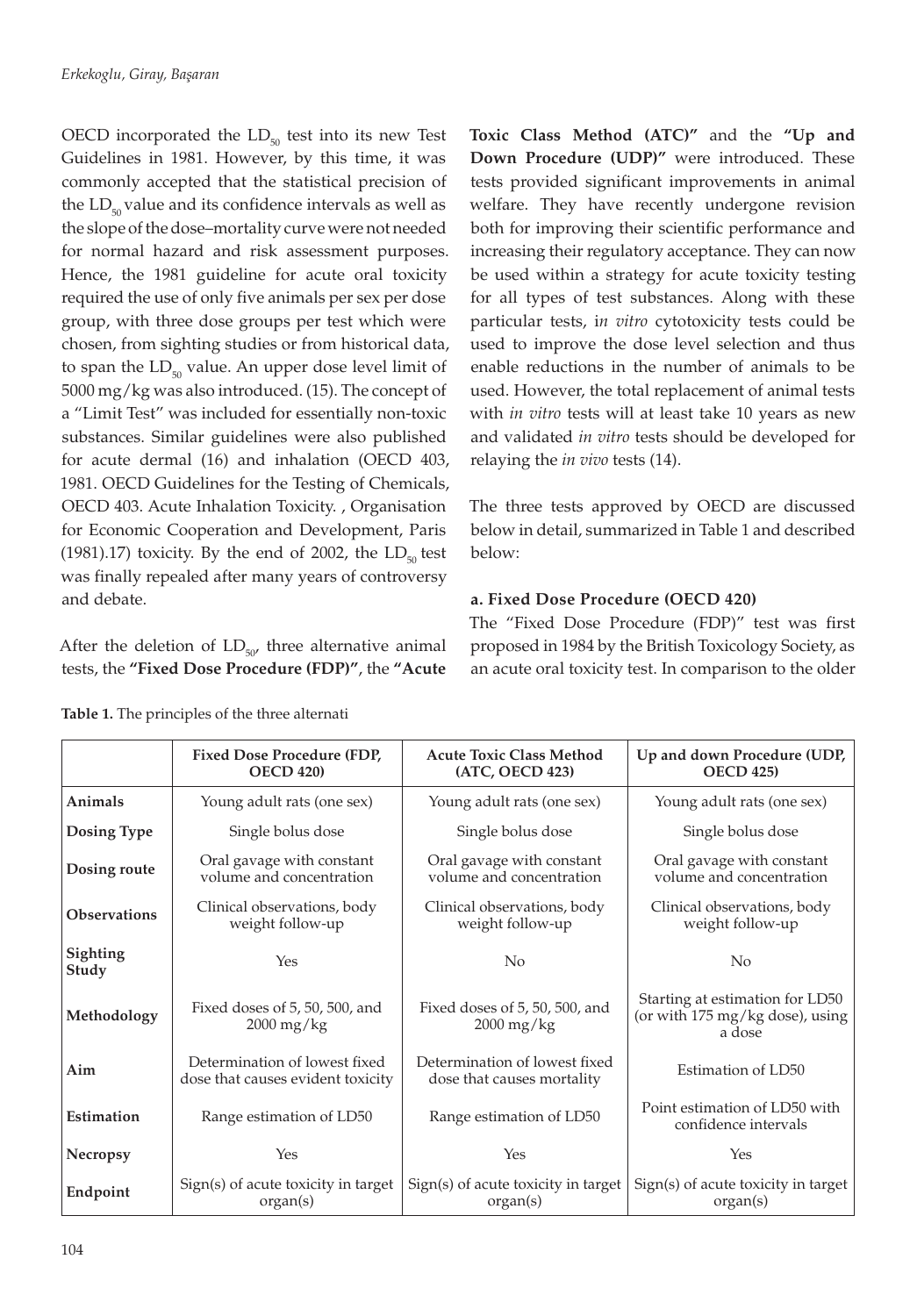$LD_{50}$  test, this procedure produces similar results, while using fewer animals and causing less pain and suffering. It was published in 1990 after both national and international validation studies (18). This new test reduced the number of animals required from 30 to 20. As a result, in 1992 this test was proposed as an alternative to the  $LD_{50}$  test by the OECD under OECD Test Guideline 420 (19).

In this procedure, the test substance is given orally at one of the four fixed-dose levels (5, 50, 500, and 2000 mg/kg) to five male and five female rats. The objective is to identify the lowest dose that produces clear signs of toxicity but no mortality. Outputs are range estimation of  $LD_{50}$  predicting signs of acute toxicity and predicting target organs. Depending on the results of the first test, either no further testing is needed or a higher or a lower dose is applied: If mortality occurs, retesting at a lower dose level is necessary (except if the original dose chosen is 5 mg/kg). If no signs of toxicity occur at the initial dose, it is necessary to retest at a higher dose level. The results are thus interpreted in relation to animal survival and evident toxicity. It becomes possible to assign the chemical to one of the OECD classification categories (20). FDP is able to provide results that enable substances to be ranked according to the EU system of classification in a way which is broadly compatible with how they would have been allocated by  $LD_{50}$  values derived from classical acute oral toxicity tests (21).

#### **b. Acute Toxic Class Method (OECD 423)**

The aim to develop the oral ATC method was to replace the oral  $LD_{50}$  test with the use of significantly fewer animals on the basis of a sequential testing procedure and the use of three animals of one sex per step (22, 23).

For the first time ever, the principle of this new toxicological test method was evaluated by biometric calculations, before animal experiments were initiated. The biometric calculations of the ATC method were carried out, not only for the classification categories of EU, but also for the classification criteria of various countries and organizations, currently in use. The oral ATC method was validated by animal experiments

and biometric evaluations (24) in a national (25) and an international (26) ring study. An excellent correlation between biometric evaluations and the results of animal experiments were documented and up to 70% fewer animals in comparison to the  $LD_{50}$ test were used. Depending on the mortality rate three but never more than six animals are used per dose level. In 1996, OECD accepted ATC as an alternative to  $LD_{50}$  and published the guideline in 2001 (27). The ATC method has been successfully used in Germany and in 2003 more than 85% of all tests on acute oral toxicity testing were conducted as oral ATC tests. In member states of EU, the ATC method is used in the range of 50% of all tests conducted (26).

The ATC also uses the concept of fixed dose levels but retains "mortality" as a principal endpoint. The oral ATC method is a sequential testing procedure with the use of three animals of one sex per step. During the development of the new study protocol, the starting doses (25, 200 or 2000 mg/kg b.w.) have been chosen mainly from the class limits for classification of the EU at that time **(**25, 28) and modified at a later stage to 5, 50, 300 or 2000 mg/kg b.w. based on the class limits of the Globally Harmonized System for Classification and Labeling of Chemicals (GHS) (27, 29). The result of each step will determine, if (29Commission, 2004 Commission of the European Communities, 2004. Commission Directive 67/59/ EEC of April 30, 2004 adapting to technical progress for the 29th time Council Directive 67/548/EEC on the approximation of laws, regulation and administrative provision relating to the classification, packaging and labelling of dangerous substances. Off. J. Eur. Comm. L152/173.);

- no further testing is needed
- dosing of three additional animals, with the same dose is required
- dosing of three additional animals at the next higher or the next lower dose level is needed

#### **c. Up and Down Procedure (OECD 425)**

"Up and Down Procedure (UDP)" is another alternative method for  $LD_{50}$  acute toxicity test (30). Compared to the "classical  $LD_{50}$  procedure", the UDP permits to reduce the number of animals substantially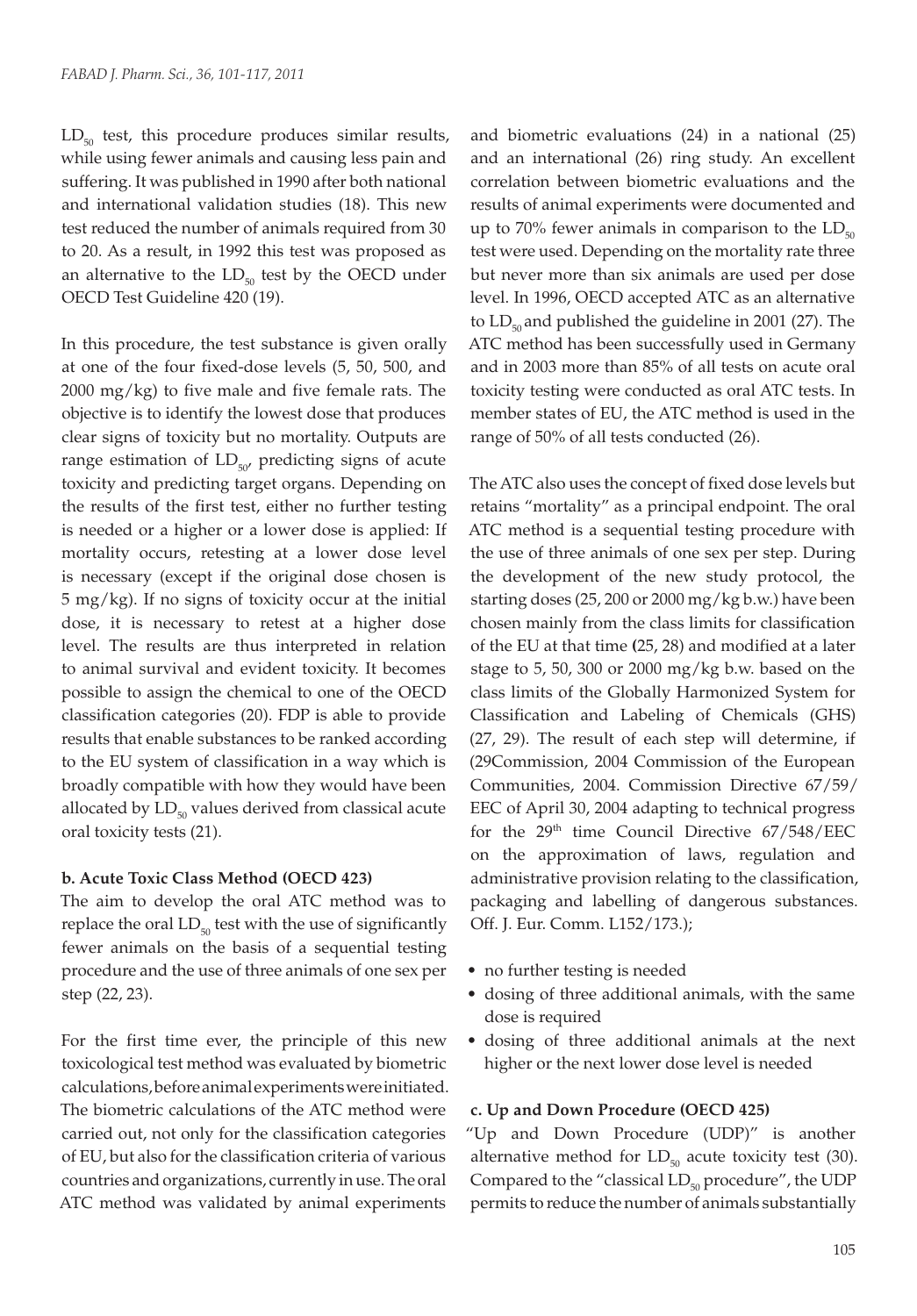(almost three-fold), required for determining  $LD_{50}$ values as well as  $ED_{50}$  values of a variety of other indices (31).

The concept of the up-and-down testing approach was first described by Dixon and Mood (31, 32). In 1985, Bruce proposed to use UDP for the determination of acute toxicity of chemicals (33). There are several variations of the UDP experimental design for estimating an  $LD_{50}$ . This guideline is based on the procedure Bruce (1985) as adopted by American Society for Testing and Materials (ASTM) in 1987 (34) and revised in 1990. In this procedure, animals are dosed once. If an animal survives, the dose for the next animal is increased; if it dies, the dose is decreased (33). A survey of 48 acute toxicity tests on rats showed that the great majority of the animals that ultimately died within 1 or 2 days. Therefore, in this procedure, each animal should be observed for 1 or 2 days before the next animal is dosed. Besides, it is recommended that surviving animals be monitored for delayed death for a total of 7 days. As females are generally more sensitive in the survey studies, testing in females alone is recommended but selective follow-up in males may sometimes be needed. The method cannot be recommended for testing materials where deaths are observed in longer periods of time (33).

The "effective dose 50  $(ED_{50})$ " values derived through the UDP were virtually identical to those obtained from dose–response experiments using a traditional least squares linear regression method of analysis. The primary benefit of the UDP is that it substantially reduces the number of animals required to determine  $ED_{50}$  values. In addition to this animal welfare concern, substantial savings in animal, labor, and supply costs may be achieved, especially when surgical procedures are required. The UDP can be extended to determine  $ED_{50}$  values especially for analgesics with great accuracy while using significantly fewer animals than those required in full dose–response studies (35).

## **B. REFINEMENT**

 "Refinement" has been the least striking of the "Three Rs" because it does not produce marked changes in the number of animals used unlike reduction and replacement, which are vigorously controlled. The standpoint of "refinement" alternative is to use procedures that bring less pain or distress to animals (36). "Refinement" alternative requires reducing animal suffering as a whole in animal testing and it is defined as "any approach which avoids or minimizes the actual or potential pain, distress and other adverse effects experienced at any time during the life of the involved animals, and which enhances their well-being" (37). Although scientific community generally accepts that animal tests are required for taking forward our knowledge of health and medicine, they still inform about the need for alternatives to refine animals while testing. Pain or distress eliminations as well as the establishment of early endpoints for intervention in a study that has the potential to cause pain or distress are fine examples of refinement. Refinement will enable less variability and improvement in the outcome of results (36).

There are several methods employed to reduce the pain and distress in animals:

## **a. Providing Suitable Environment and Reducing Psychological Distress**

Minimization of psychological distress is another aim of refinement. A distressed animal will not provide usable laboratory data, so researchers should minimize stress for both the animal's sake and for the interests of successful experimentation. One way to achieve this is to reward animals for cooperating with the procedures. Not only does this minimize any potential stress caused to the animals, but it also improves the quality of data obtained, because the animals are less stressed, as indicated by changes in blood pressure and heart rate (42).

Another way to improve animal welfare is to provide an environment that meets the animals' specific needs (43). It is really difficult to guess what actually matters to the animals. Providing animals with larger cages and toys can make a significant difference in the animal's emotional well-being. Different animals have different behavioral requirements (e.g. mice like to make a nest, primates like wooden perches)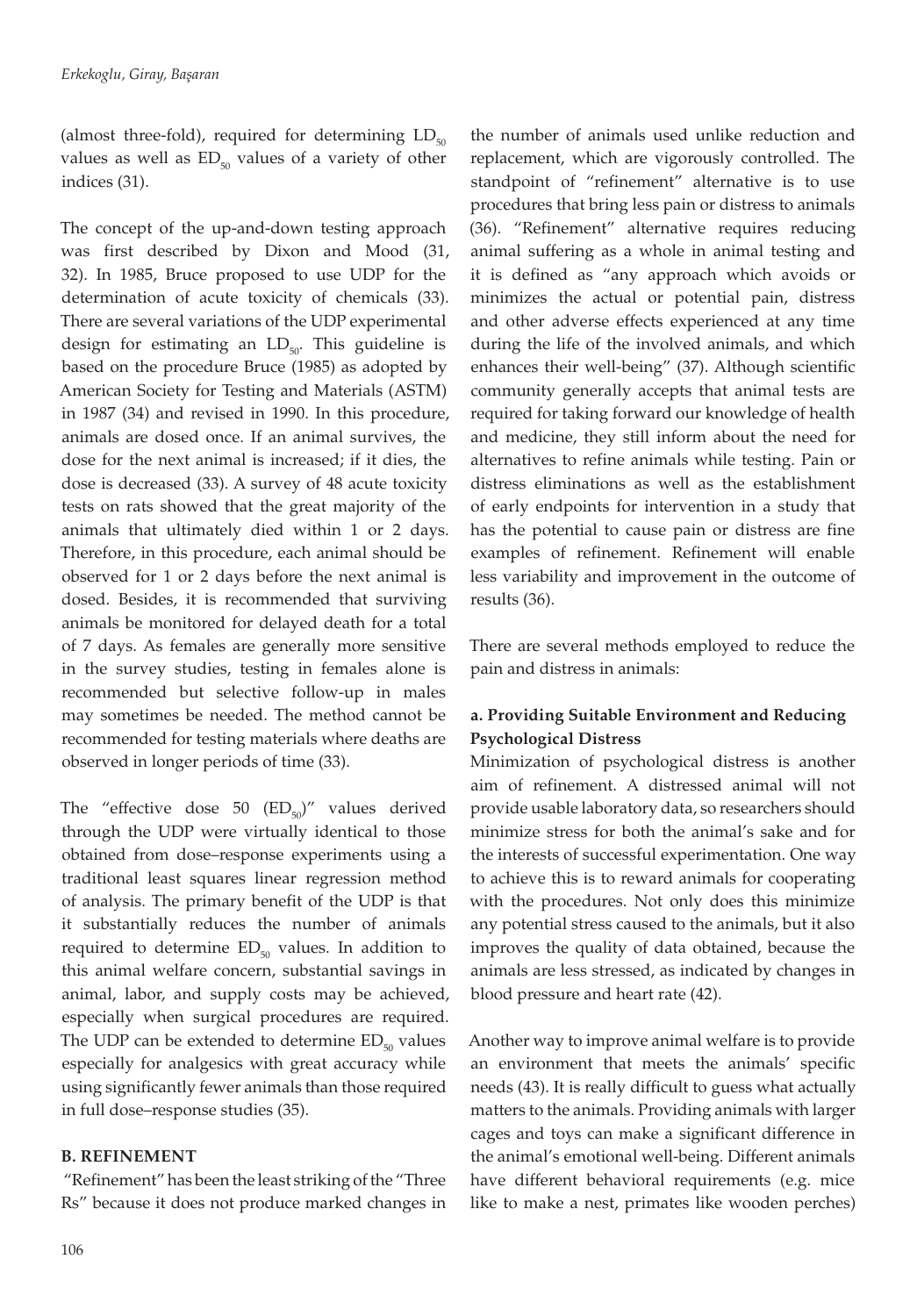and it is important for their well-being in captivity that they can express natural behaviors. If behavioral needs are not met, the animals can suffer from mental and physical stress which may affect the outcome of the experiments performed (38).

The general well-being of all animals must be checked at least once daily. Special care must be taken to ensure adequate monitoring of animals housed above head height and in the lower tiers of cage racks (44). Rats were used to be kept in barren cages with grid floors that were easy to clean. In recent years, they are more often kept in cages with solid floors containing places to hide. These refinements are supported by scientific experiments in which, for example, rats are taught to push against a weighted door to gain access to cages with a solid floor or extra space. How much the rats will lift indicates how important these resources are to the rats. Rats are able to lift 83% of their body weight to gain access to a cage with a solid floor. Another important refinement under investigation concerns the frequency of cage cleaning for rodents. In the past, the emphasis has been on keeping cages clean and animals were transferred on a regular basis to fresh cages with clean bedding; but animals such as mice use odors in their urine to maintain social hierarchies and mark territories. Therefore, frequent cage cleaning is likely to disrupt these odor cues and this may be stressful for the mice if they regularly have to re-establish hierarchies and territories (38).

#### **b. Application of Pain Relievers**

Pain is fundamentally a subjective experience. Therefore, animal technicians and other relevant staff must be trained to detect discomfort or pain in animals. Although it is essential for the technicians to rely on the animal's behaviors and clinical signs of pain, it is still a difficult task to properly assess this issue. It is generally postulated that if the procedure would cause pain in humans, it will cause as much pain or more in animals. Thus, the goal for the researchers should be preventing pain from occurring through the use of drugs whenever possible. Appropriate use of anesthetics, analgesics and other therapeutic measures are very important refinement measures in invasive studies. Close observation of animals when monitoring for adverse

effects can reveal subtle changes; modern anesthetic drugs not only produce better anesthesia (e.g. better muscle relaxation, predictable duration of action, less irritation, fewer physiological side effects) but are safer, resulting in loss of fewer animals (40). Tranquilizers can also calm and relax animals during an experiment (40). However, it is important to note that a pain-relieving drug may interfere with the drug being tested and cause inaccurate results. Thus, it is usually in the best interests of research to reduce or eliminate pain whenever possible (36).

### **c. Using Technology**

Using less invasive technologies is also considered as one of the refinement techniques. Various advanced scans and less invasive equipment that still provide comparable information, are all refinement techniques, because they minimize physical and psychological discomfort in the animal. For instance, ultrasound and Magnetic Resonance Imaging (MRI) can both be considered refinement techniques (41).

### **d. Husbandry**

In the past, animals were often singly housed in cages that provided very little substrate or space for normal behavioral activities. Young rabbits kept in small cages developed skeletal abnormalities because they were unable to hop and run when their muscles and bones were maturing. Most research animals are social in behavior and isolation may be stressful (42). Most animals may be kept in social groups in complex environments that allow them to behave in a normal manner. There are many reports documenting the beneficial effects of this type of husbandry. For example, rats living in a socially and physically complex environment develop a thicker cerebral cortex, with more dendritic connections compared with those that are kept in isolation (42, 43).

## **e. Alternatives to Previously Used Blood Sampling Techniques**

Although the retro-orbital sinus of some small species (particularly rodents) was a convenient site from which to collect fairly large samples of blood, the procedure had risks (e.g., the eye could be damaged, especially if samples were taken repeatedly), and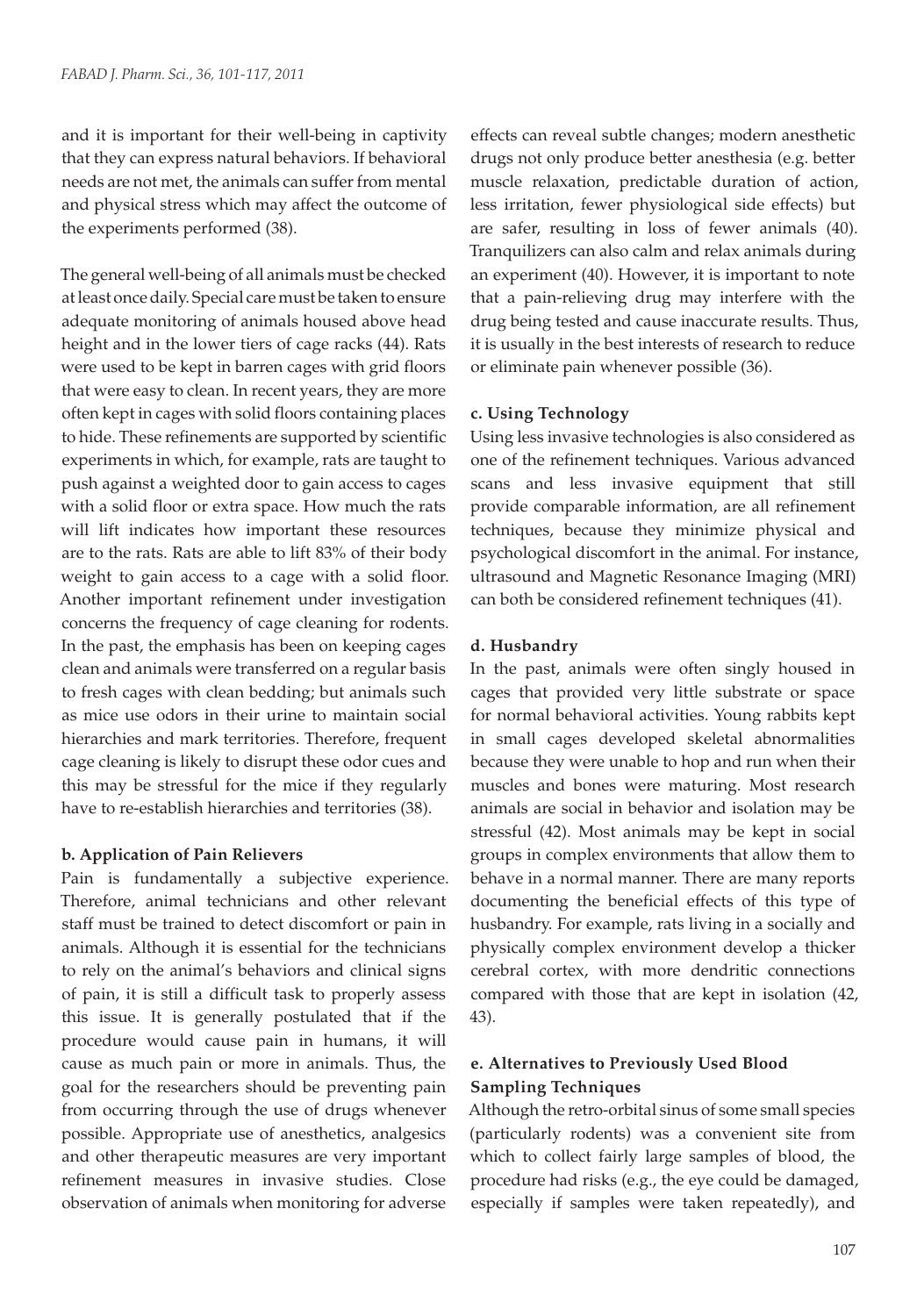was painful for the animal. Several alternatives have been developed, including blood sampling from the tail vein, the saphenous vein and the jugular vein. Although some skill is required to perform these efficiently, the risk of causing severe damage to the animal is greatly reduced (44).

## **e. Humane Killing**

Humane killing of animals before death can produce more meaningful scientific results (45).

## **C. REPLACEMENT**

The aspect of "replacement" alternative is to use non-animal systems instead of animals, or to use a phylogenetically lower species of live animal. Among all approaches, the use of alternative techniques replacing animals has potential for the future research. Replacement can be full, partial or relative. In full replacement, there is no need for the use of animals and the *in vivo* method is completely replaced by an *in vitro* method. In partial replacement, after the *in vitro* testing, at least one of the confirmation studies must be performed on animals. Relative replacement is humane killing of animals to obtain *ex vivo* tissues/organs for *in vitro* studies (46). Replacement of higher animals by lower species or cell cultures/tissues can be currently used in hazard identification of chemicals (local toxicity, genotoxicity, various screening tests), in cosmetic raw material and products testing, in quality control and potency testing of vaccines and in the production of monoclonal antibodies (46).

The "replacement" principle can be applied by the following points mentioned below:

## **a. Replacement with Lower Animals/Species**

It is recognized that many of the more fundamental processes are common to a wide range of organisms including invertebrates. One alternative to replace vertebrates and higher animals may be the use of lower, less sentient animals. Invertebrates are particularly considered to be an acceptable means of replacing higher animals as research subjects. For instance, the nematode, *Caenorhabditis elegans*, is widely used to study basic neuronal function. This organism has 302 neurons in its nervous system, so it is reasonable to study the function of each neuron and its interaction with other neurons (47). In a similar vein, genetic researchers have used fruit flies for many years (48). There are other important replacement alternatives in research: one of the most common and useful one is the replacement of rodentbased methods by *in vitro* methods for monoclonal antibody production (49).

## **b. Replacement in Education and Training**

Animals have also been used in education and training, other than research. Learning skills, from simple techniques such as blood sampling to complicated surgical procedures such as laparoscopic surgery, are an important part of the training of medical and veterinary personnel. However, some skills such as suturing techniques may be developed without using animals. Discarded placentas may be used to practice microsurgery techniques. On the other hand, for practical skill training, there are now inanimate models that can be used to practice procedures. The acceptance of these inanimate objects for training comes when the touch and feel of the training is similar to that experienced when using a living organism (36). The "Koken rat model" is an important model for training and practice. In this model, larynx, trachea, stomach, and the tail vein are anatomically correct and replicated inside the model of the rat. To achieve a texture similar to that of a live rat, original silicone and soft vinyl chloride are used. When placed in position, the posture is the same as that of a live rat. The dosage in the stomach can be confirmed because part of the abdomen is transparent. The insertion of a needle into the tail vein can be confirmed by the reflux of the imitation blood. This model will allow a student to practice tail vein injections many times before it is attempted on a live animal. By Koken rat, retention, dosage, tail intravenous dosage and blood collection and endotracheal intubation techniques can be performed (50). On the other hand, computerbased technologies are available to allow surgeons to practice laparoscopic surgeries.

## **c. Replacement in Safety and Efficacy Tests**

The use of animals for safety and efficacy testing of new products has increased greatly over the past forty years. Medical products make up the greatest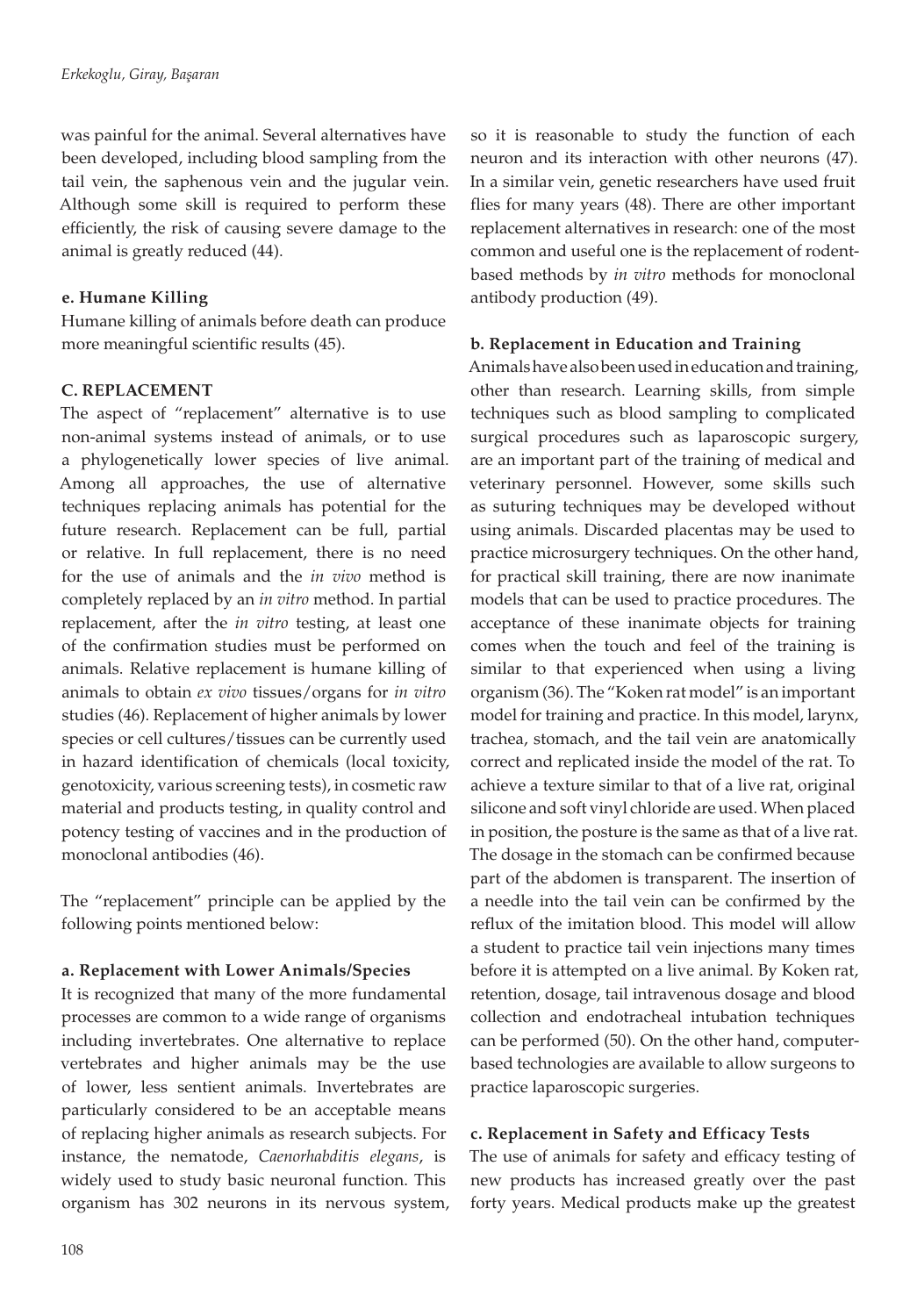bulk. Public concerns for safety of products drove the need for increased testing, and however there is need to seek alternatives. One of the major challenges for the proponents of alternative methodologies for testing new compounds has been to prove that they are as effective as the animal based tests they are intended to replace. ECVAM and ICCVAM are trying to validate new proposed alternatives to animals in testing. Although regulatory agencies throughout the world have been cautious about accepting these alternatives, progress continues to be made (36, 50).

## **d. Replacement Using New Technologies and New Models**

A number of new emerging fields and techniques are contributing major new insights for replacing sentient animal use within biomedical research and toxicity testing. These can be classified as follows:

**i. Computerized Modeling:** The value of bioinformatics, *in silico* technologies and systems biology in analyzing data, identifying new pathways and predicting toxicity is inarguable. *In silico* is an expression used to mean "performed on computer or *via* computer simulation". *In silico* research in medicine is thought to have the potential to speed the rate of discovery while reducing the need for expensive lab work and clinical trials. However, the quality of the data used for *in silico* model is extremely important. If low quality data is used, the system is designed to fail. When designing *in silico* methods using *in vivo* data, it is vital to have data from welldesigned experiments that indicate the time course of toxicity and data that correlates pathology with molecular and mechanistic endpoints. Moreover, if data from in *vitro* experiments should be used in *in silico* models, extreme attention must be paid. For example, if data from tumor cell lines is used for *in silico* modeling, this data will not help to discover the perfect outcome in normal cells as the morphology and the signaling pathways of cancer cells is already altered (52).

Producing and screening drug candidates more effectively is one of the advantages that *in silico* technologies offer. More research is needed in this field to estimate the quantitative *in vitro*- to-*in vivo* (QIVIVE) extrapolations to predict the systemic toxicity for chemicals and drugs. Computerized quantitative structure-property (QSPR) and computerized modeling based on quantitative structure–activity relationship models (QSAR models) is needed to create a biochemical model. By using QIVIVE *in vivo* human toxicity estimations may be made in the future, and these *in silico* techniques may replace some of the animal tests at least (53).

**ii. Pharmacokinetic and Toxicokinetic Modeling:**  This kind of modeling predicts the disposition of xenobiotics and includes (54):

- ADME (Absorpsion-Distribution-Metabolism-Excretion) parameter predictors
- metabolic fate predictors
- metabolic stability predictors
- cytochrome p450 substrate predictors
- • physiology-based pharmacokinetic (PBPK) or biokinetic (PBBK) modeling software

**iii. Microarray Technology:** A microarray can be defined as a "multiplex lab-on-a-chip". It is a 2D array on a solid substrate (a glass slide or silicon thin-film cell) that assays large amounts of biological material using high-throughput screening methods. DNA microarrays (gene chip, DNA chip, or biochip) are collections of microscopic DNA spots attached to a solid surface and are used to measure the expression levels of large numbers of genes simultaneously or to genotype multiple regions of a genome. Each DNA spot contains picomoles of a specific DNA sequence, known as "*probes"* (or "*reporters"*). These can be a short section of a gene or other DNA element that is used to hybridize a cDNA or cRNA sample ("*target"*) under high-stringency conditions. Probe-target hybridization is usually detected and quantified by detection of fluorophore-, silver-, or chemiluminescence-labeled targets to determine relative abundance of nucleic acid sequences in the target (55). Micro arrays are used in gene expression profiling, comparative genomic hybridization, chromation immunoprecipitation, single nucleotide polymorphism (SNP) detection, alternative splicing detection, detection of fusion genes and for genome taling (55).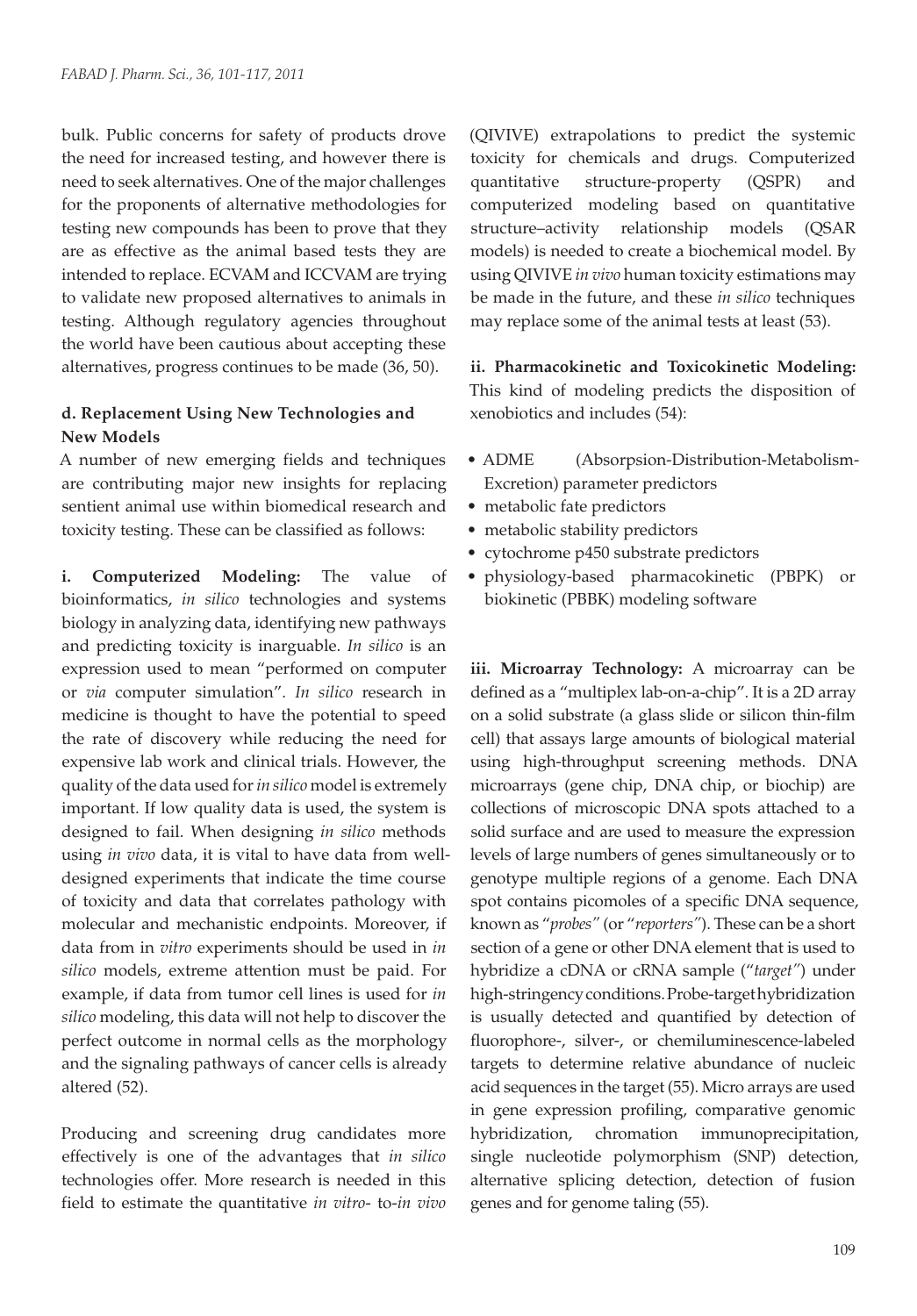**iv. Omics Technology:** The aim of each "omics" technology is to extract information that has mechanistic and predictive value. These include:

- **• Genomics** is a discipline in genetics concerned with the study of the genomes of organisms. The field includes efforts to determine the entire DNA sequence of organisms and fine-scale genetic mapping and studies of intragenomic phenomena such as heterosis, epistasis, pleiotropy and other interactions between loci and alleles within the genome. Genomics includes the scientific study of complex diseases such as heart disease, asthma, diabetes, and cancer, because these diseases are typically caused more by a combination of genetic and environmental factors than by individual genes. Genomics is offering new possibilities for therapies and treatments for some complex diseases, as well as new diagnostic methods (56).
- **• Proteomics** is the large-scale study of proteins, particularly their structures and functions. (57).
- **• Metabonomics/Metabolomics** is the scientific study of chemical processes involving metabolites. Specifically, metabolomics is the "systematic study of the unique chemical fingerprints that specific cellular processes leave behind", the study of their small-molecule metabolite profiles (58 59). The metabolome represents the collection of all metabolites in a biological cell, tissue, organ or organism, which are the end products of cellular processes (60). Thus, while mRNA gene expression data and proteomic analyses do not tell the whole story of what might be happening in a cell, metabolic profiling can give an instantaneous snapshot of the physiology. The distinction between metabonomics and metabolomics is mainly philosophical, rather than technical. Metabonomics broadly aims to measure the global, dynamic metabolic response of living systems to biological stimuli or genetic manipulation. T he focus is on understanding systemic change through time in complex multicellular systems. Metabolomics seeks an analytical description of complex biological samples, and aims to characterize and quantify all the small molecules in such a sample. In practice, the terms are often used interchangeably, and the analytical and modelling procedures are the same (58).
- **Transcriptomics:** A transcriptome is a collection of all mRNA molecules in a population of cells. Along with DNA, these RNA molecules help create proteins. Transcriptomics provides tools that help researchers gain a better understanding of how genes and pathways are involved in biological processes (61).
- **• Glycomics** is the comprehensive study of glycomes (the entire complement of sugars, whether free or present in more complex molecules of an organism), including genetic, physiologic, pathologic, and other aspects (62).
- **• Lipidomics** may be defined as the large-scale study of pathways and networks of cellular lipids in biological systems. The word "lipidome" is used to describe the complete lipid profile within a cell, tissue or organism (63). Lipidomics is a relatively recent research field that has been driven by rapid advances in technologies such as mass spectrometry (MS), nuclear magnetic resonance (NMR) spectroscopy, fluorescence spectroscopy, dual polarisation interferometry and computational methods, coupled with the recognition of the role of lipids in many metabolic diseases such as obesity, atherosclerosis, stroke, hypertension and diabetes (64).

# **iv.** *In Vitro* **Models**

*In vitro* models are dynamic systems designed to assess the effect of several drugs and environmental chemicals by mimicking *in vivo* conditions. In vitro models provide controlled testing conditions and high level of standardization. However, neither systemic nor chronic effects can be fully evaluated by these models. Cell cultures or target organ/tissue assays are used as *in vitro* models depending on the objective of the study (65).

# **a. Cell Cultures**

Cell cultures comprise a very important test tool for toxicity testing. Cell cultures can be primary cultures, finite cell lines, or continuous cell lines. A remarkable research is performed in the field of development of new replacement alternatives for animals with *in vitro* systems for drug activity and xenobiotic toxicity studies. The advantages of culture studies can be listed as below (66, 67):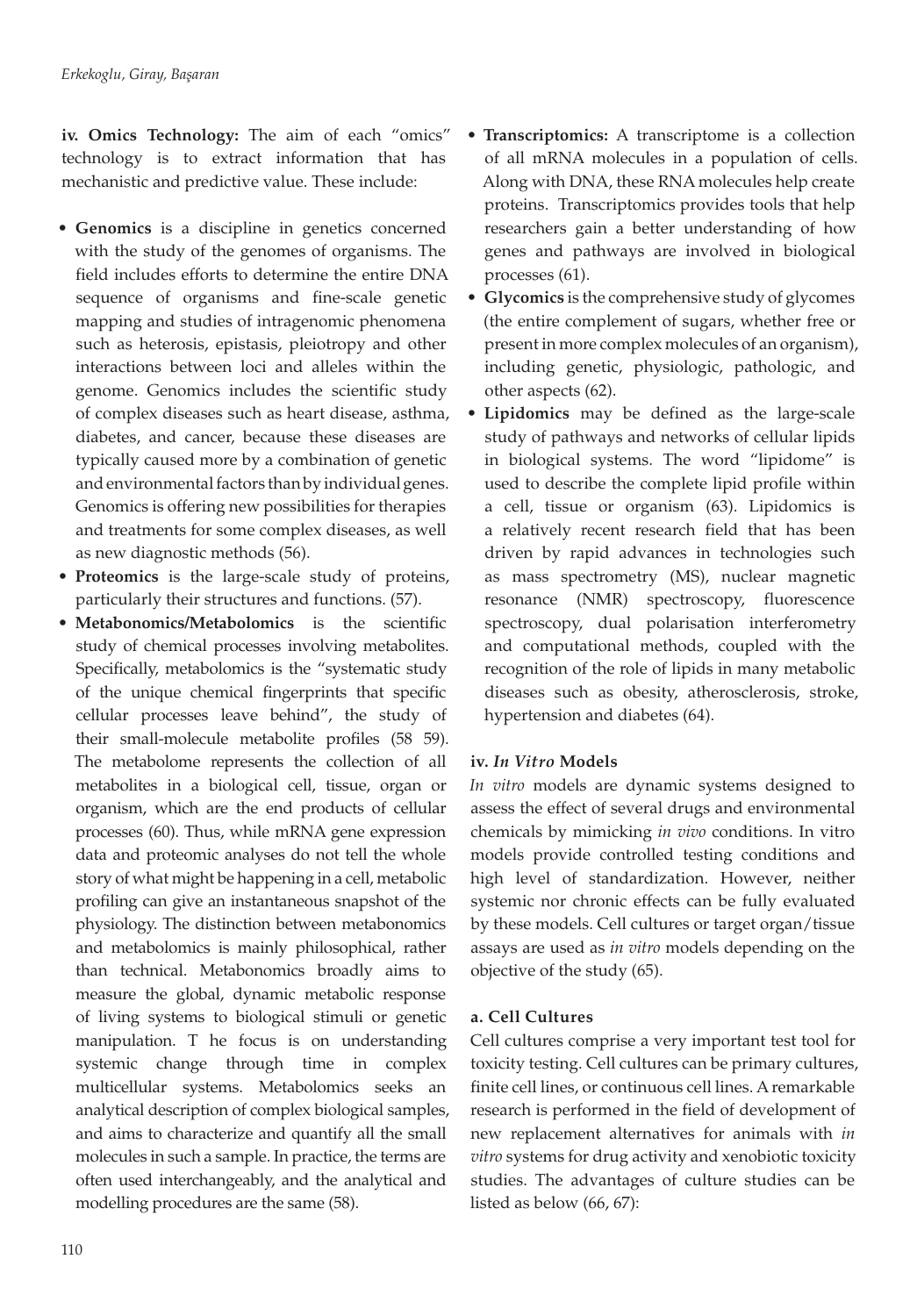- 1. It is possible to examine cells under the microscope and to investigate the changes quantitatively, qualitatively, and simultaneously.
- 2. It is feasible to report each change that takes place by changing the environmental conditions. For example, researchers can change pH, temperature, amino acid and vitamin concentration of the medium and can clarify the effects of such conditions.
- 3. It is possible to obtain higher growth and development especially by cell lines and this enables more work with less time consumption.
- 4. It is likely to obtain similar results with 100 cell culture flasks to 100 rat or human.
- 5. It is possible to choose the appropriate cell line for the chosen endpoint. For example, for drug metabolism studies hepatic cell cultures, for excretion studies renal cell cultures or for drug accumulation studies muscle cell cultures can be used.

The disadvantages of culture studies to the researcher can be listed as below (66, 67):

- 1. Some cell cultures have low proliferation capacity and high phenotipical changing capability. It is not possible that *in vitro* tests may represent *in vivo* conditions under such circumstances.
- 2. Some primary cell cultures cannot show colonial

growth and show loss of viability in short periods of time. Such cell lines cannot be used for chronic toxicity studies.

- 3. Animal cell cultures do not always represent similar results with human cell cultures because of the interspecies differences. It is difficult and costly to use human cell cultures.
- 4. There are not definitive and precise test procedures for *in vitro* toxicity tests given by regulatory authorities.

The advantages and disadvantages of different *in vitro* models are summarized in Table 2.

## **b. Target Organ/Tissue assays**

Target organ or tissues are mostly used to predict toxicity of xenobiotics on eye or skin. Skin tests include skin irritation, skin corrosion, skin sensitization, skin penetration and photo-toxicity tests, which are performed by several approved assays.

The widely used **ocular toxicity assays** are **Bovine Corneal Opacity and Permeability (BCOP) Test (OECD TG 437)** (68)**, Isolated Rabbit Eye Test (IRE) (OECD TG 438)** (69) **and Chicken Enucleated Eye Test (CEET)** (70). In BCOP test, test materials are applied to the epithelial surface of the living bovine corneas, isolated from slaughtered animals (68). The end points to be tested are the changes in opacity

| <b>Table 2.</b> The advantages and disadvantages of different in vitro models |  |
|-------------------------------------------------------------------------------|--|
|                                                                               |  |

| Models                                                        | <b>Advantages</b>                                                                                                       | <b>Disadvantages</b>                                                                     |
|---------------------------------------------------------------|-------------------------------------------------------------------------------------------------------------------------|------------------------------------------------------------------------------------------|
| Subcellular preparations                                      | Enables molecular level studies<br>Toxic metabolite formation and covalent<br>binding in macromolecules can be assessed | Only quantitative information available                                                  |
| Isolated cells (primary<br>cultures, cocultures)              | Retain original capabilities and properties<br>Mimic in vivo response                                                   | Loss of influences such as hormones and<br>immunity                                      |
| Multicellular tissue (slices,<br>cubes, aggregates, explants) | Retention of 3D structure<br>Cell-cell interaction                                                                      | Poor retention of viability<br>Oxygen and chemicals cannot penetrate                     |
| <b>Isolated organs</b>                                        | High reproducibility                                                                                                    | Short period of viability                                                                |
| Stem cells                                                    | Pluripotent                                                                                                             | Can form tumors                                                                          |
| <b>Cell lines</b>                                             | Can be maintained for a prolonged period                                                                                | Prolongation results in decreased<br>metabolic capacity and altered cellular<br>function |
| Immortalized cell lines                                       | Capable of extended and indefinite growth<br>in vitro                                                                   | Immortalization alters their characteristics<br>and functions                            |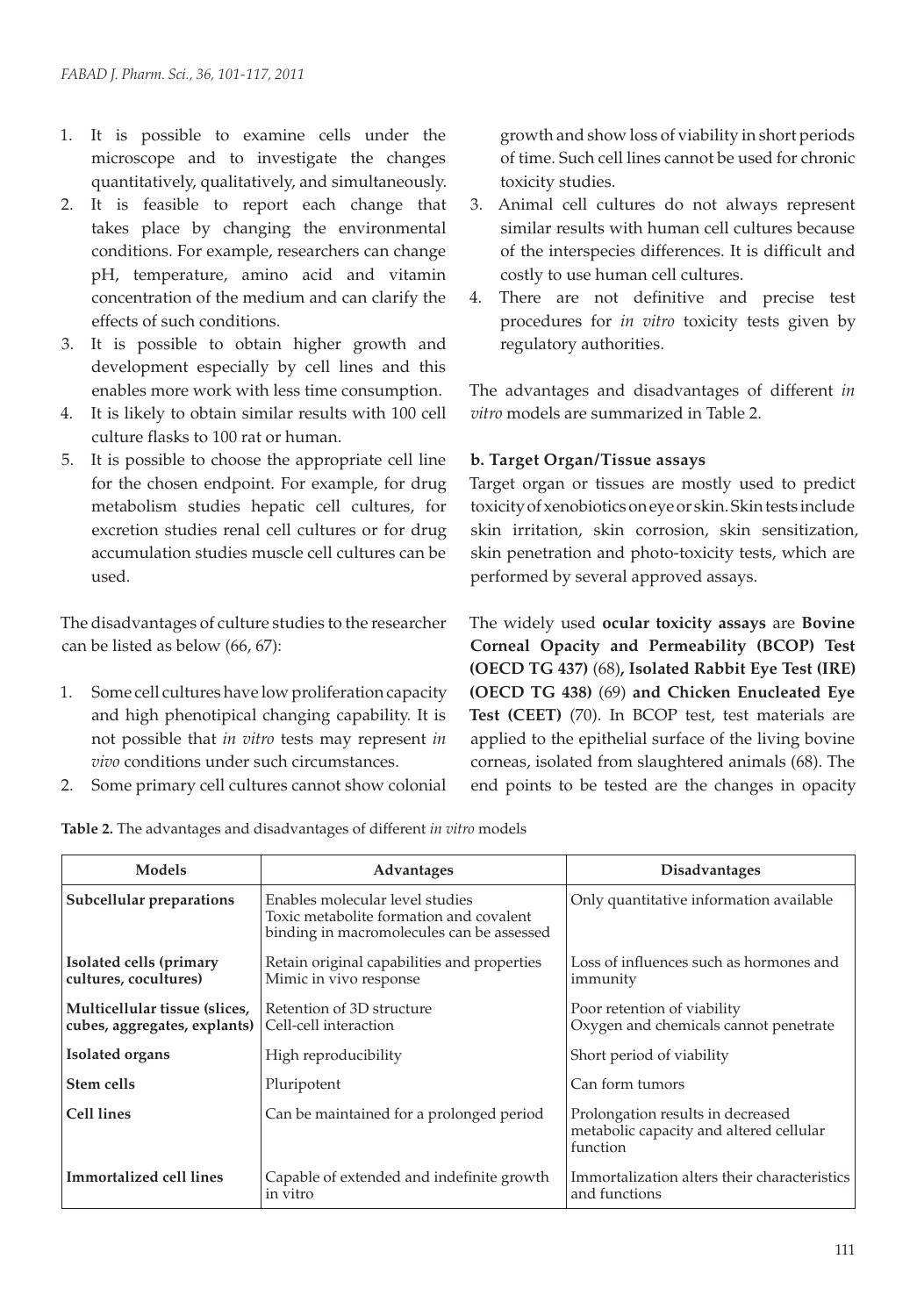and permeability which are measured by optical devices. In IRE test, instead of using isolated corneas, live rabbits are used and test substances are applied topically to the eyes of test rabbits and the effects are observed with slit lamp biomicroscope. With IRE, extremely potent irritants are evaluated (68). In CEET, after the chickens were sacrificed eyes were isolated and test material is directly applied to the isolated eyes and eye irritation potential of the test compound is evaluated as the primary end point (70).

Skin irritation is the reversible damage of the skin. Irritating reactions are scored from 0 to 4 for erythema and oedema formation and in these tests only noncorrosive chemicals are tested. Typical exposure is 4 h. Liquid substances tested are not diluted and solid substances are dissolved in minimal amount of water. Skin irritation tests widely used are **Episkin (Reconstructed Human Epidermis Test, OECD TG 439)** (71)**, Epiderm, pig ear,** and **PREDISKIN**. Episkin is a 3D model of human skin with reconstructed epidermis and a functional stratum corneum. Test material is applied to this layer. Toxicity is assessed by using 3-(4,5-Dimethylthiazol-2-yl)-2,5 diphenyltetrazolium bromide (MTT) assay (72, 73). The primary end point is cell viability. Epiderm was developed and validated by ECVAM for *in vitro* skin irritation testing of chemicals, including cosmetic and pharmaceutical ingredients. This test incorporates normal human keratinocytes cultured on permeable Milipore membranes. The primary end point is half maximal inhibitory concentration  $(IC_{50})$  (74). In pig ear test, non-perfused pig ear is the test material for 4 h, to distinguish between irritants and non-irritants. The end point is increase in trans-epidermal loss (73). In PREDISKIN test, human skin cultures are exposed to test material and toxicity is assessed by MTT assay and the primary end point is percentage of cell viability (73).

Skin corrosion is the irreversible damage of the skin. A severe skin corrosion can be caused by strong acids, strong alkalis, some organic solvents, defatting agents or some salts. Corrosive reactions are typified by ulcers, bleeding, bloody scabs, discoloration, alopecia and scars. The skin corrosion tests approved by OECD are **Corrositex (Membrane Barrier Test,** 

**OECD TG 435)** (75)**, Transcutaneus electrical resistance (TER) (OECD TG 430)** (76) **and SkinEthic (Reconstituted Human Epidermal Model, OECD TG 431)** (77). Corrositex is a protein membrane, and it can measure the penetrating rate of a chemical in the simulated skin barrier and the primary end point is the color-change in the membrane (78). In TER assay, corrosive materials are identified by their ability to produce a loss of integrity and the end point is the reduction in TER of layers of skin to an applied current (79). SKINETHIC is the assay that involves the estimating of the loss of viability of human epidermal keratinocyte cultures overtime when substances are applied topically. The primary end point is the loss in cell viability and the release of cytokines (80).

There is only one alternative skin sensitization test widely used and it is the **Murine Local Lymph Node (LLNA) Assay (OECD TG 429)** (81). In this test live animals are used and this test measures sensitization of a chemical in mice as function of proliferative activity induced in lymph nodes draining the site of exposure to the test chemical. The end point is the increase in thymidine (3H-TdR) incorporation (81).

There is also one photo-toxicity test approved by OECD: **3T3 NRU Photo-toxicity Test (OECD TG 432)**  (82). This test is easy to perform and high throughput testing is possible. However the system lacks barrier properties, and with this test, it is difficult to test substances that are poorly water soluble. The test is performed on mouse fibroblast 3T3 cell line. The test compares the cytotoxic effect of the test chemical in the presence and absence of a non-cytotoxic dose of UVA/Visible light. Cytotoxicity is evaluated using neutral red uptake (NRU) assay. On the other hand, **ECVAM Pre-validated EpiDerm Phototoxicity Test**  is also used for testing phototoxicity. This test uses reconstructed human skin model. The test compares the cytotoxic effect of the test chemical in the presence and absence of a noncytotoxic dose of UVA/ Visible light. Cytotoxicity is evaluated by using MTT viability assay (83, 84).

There is also one skin penetration test approved by OECD **(OECD TG 428)** (85). This test measures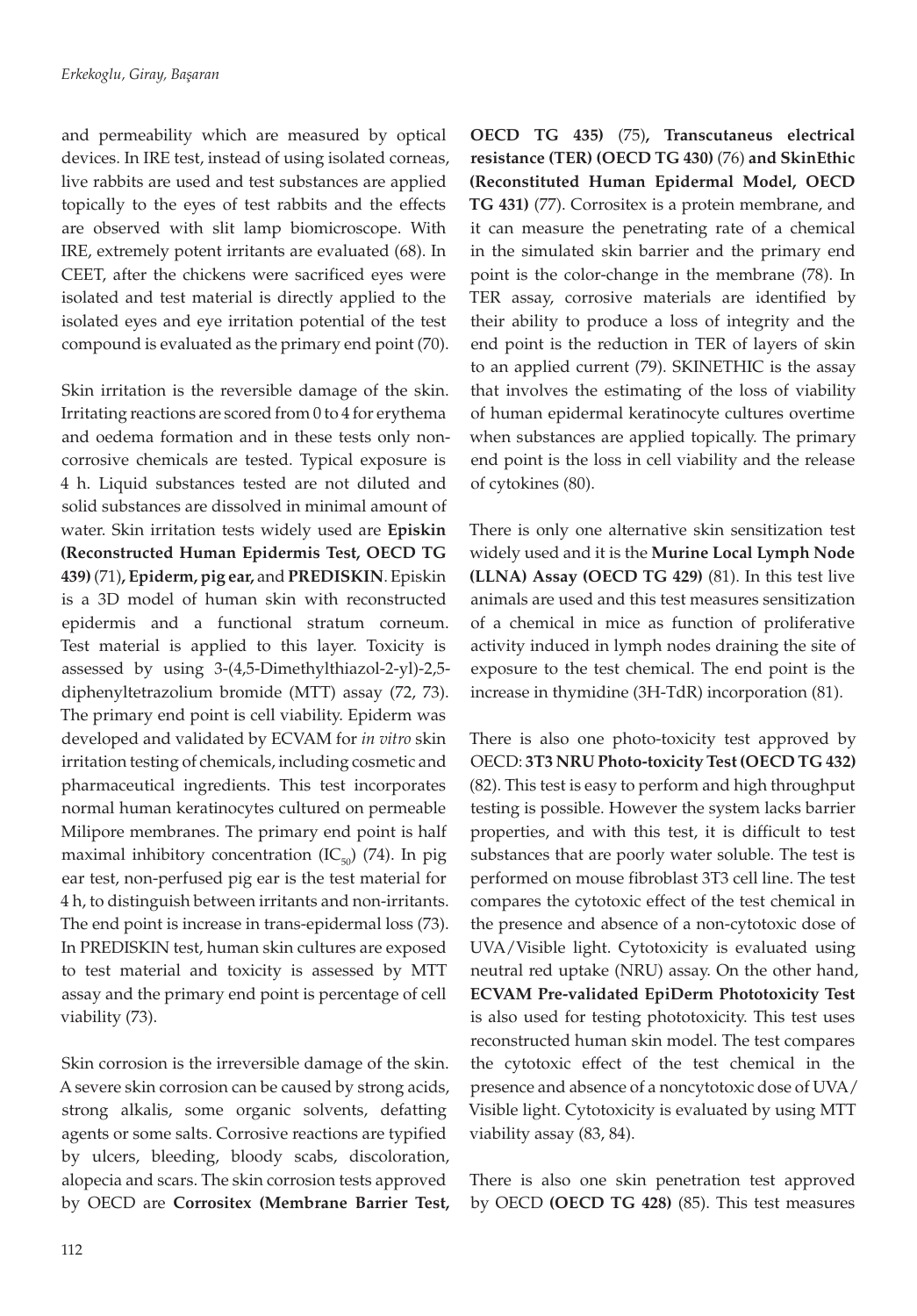diffusion of chemicals into and across excised skin. In this test, *ex vivo* human or pig skins or reconstructed skin models are used, with radio-labeled or nonradio-labeled test material. This test is required for the safety assessment studies of cosmetics and topically applied pharmaceutical formulations.

## **CONCLUSION**

Alternative approaches have been advanced over the last two decades, providing one-by-one replacements of animal tests. Moreover, validation tests have produced evidence that these tests do not decrease safety standards and international acceptance has been widely achieved. After the success of skin irritation, sensitization and corrosion tests, scientists with regulatory authorities are trying to develop new tests for carcinogenicity and reproductive toxicity, in the last decade.

"Do we really need animals for our study?" is the first question of a scientist to ask himself before starting tests with higher organisms. If there are other choices like lower organisms or like cell lines, these tests must be chosen at first sight. Besides, *in silico* technologies may be good choices for structure–activity relationship models as well as for ADME studies. If there are no other options, the number of the animals that should be used must be kept as low as possible, while remaining consistent with sound scientific practices necessary to obtain valid results. Moreover, the refining process must be kept in mind as it might also affect the outcomes of the study. In conclusion, all researchers should continue their commitment to reduce animal usage and suffering. Scientists are hopeful that the new *in vitro* test procedures that are being developed will succeed the *in vivo* tests and animals will not be used in science other than in mandatory experiments in the future.

## **REFERENCES**

- 1. Schrage A, Hempel K, Schulz M, Kolle SN, van Ravenzwaay B, Landsiedel R. Refinement and reduction of acute oral toxicity testing: a critical review of the use of cytotoxicity data. *Altern Lab Anim* 39: 273-295, 2011.
- 2. Russell WMS, Burch R. In: The Principles of

Humane Experimental Technique. London: Methuen & Co. Ltd; 1959.

- 3. Pereira S, Tettamanti M. Ahimsa and alternatives -- the concept of the 4<sup>th</sup> R. The CPCSEA in India. *ALTEX* 22:3-6, 2005.
- 4. Directive 86/609/EEC. Available at: http:// ec.europa.eu/food/fs/aw/aw\_legislation/ scientific/86-609-eec\_en.pdf.
- 5. Directive 2010/63/EU OF THE EUROPEAN PARLIAMENT AND OF THE COUNCIL. 22 September 2010 Official Journal of the European Union. L 276/33 Available at: http:// eur-lex.europa.eu/LexUriServ/LexUriServ. do?uri=OJ:L:2010 :276:0033:0079:en:PDF.
- 6. Declaration of Bologna- Reduction, Refinement and Replacement Alternatives and Laboratory Animal Procedures Adopted by the 3rd World Congress on Alternatives and Animal Use in the Life Sciences, Bologna, Italy,31 August 1999. Available at: http://wwwsoc.nii.ac.jp/jsaae/ bo-e.html.
- 7. Joint Research Centre. EURL ECVAM Database Sevice on Alternative Methods to Animal Experimentation. (DM-ALM). Available at: http://ecvam-dbalm.jrc.ec.europa.eu/.
- 8. The European Partnership for Alternative Approaches to Animal Testing (EPAA). 3Rs Decleration. Available at: http://ec.europa.eu/ enterprise/epaa/1\_2\_3r\_declaration.htm.
- 9. The NTP Interagency Center for the Evaluation of Alternative Toxicological Methods (NICEATM) and the Interagency Coordinating Committee on the Validation of Alternative Methods (ICCVAM) Available at: http://iccvam.niehs.nih.gov/.
- 10. 42 U.S.C. § 285l-3 : US Code Section 285L-3: Interagency Coordinating Committee on the Validation of Alternative Methods. Available at: http://codes.lp.findlaw.com/uscode/42/6A/ III/C/12/285l-3/.
- 11. Martz V. Draft Guidelines for Validation of Test Methods. Available at: http://cala.ca/assessor\_ training/at03\_draft\_guideline\_method.pdf.
- 12. Deichmann WB, LeBlanc TJ. Determination of the approximate lethal dose with about six animals. *J Ind Hyg Toxicol* 25: 415-417, 1943.
- 13. Trevan J. The error of determination of toxicity. *Proc R Soc* 101B: 483−514, 1927.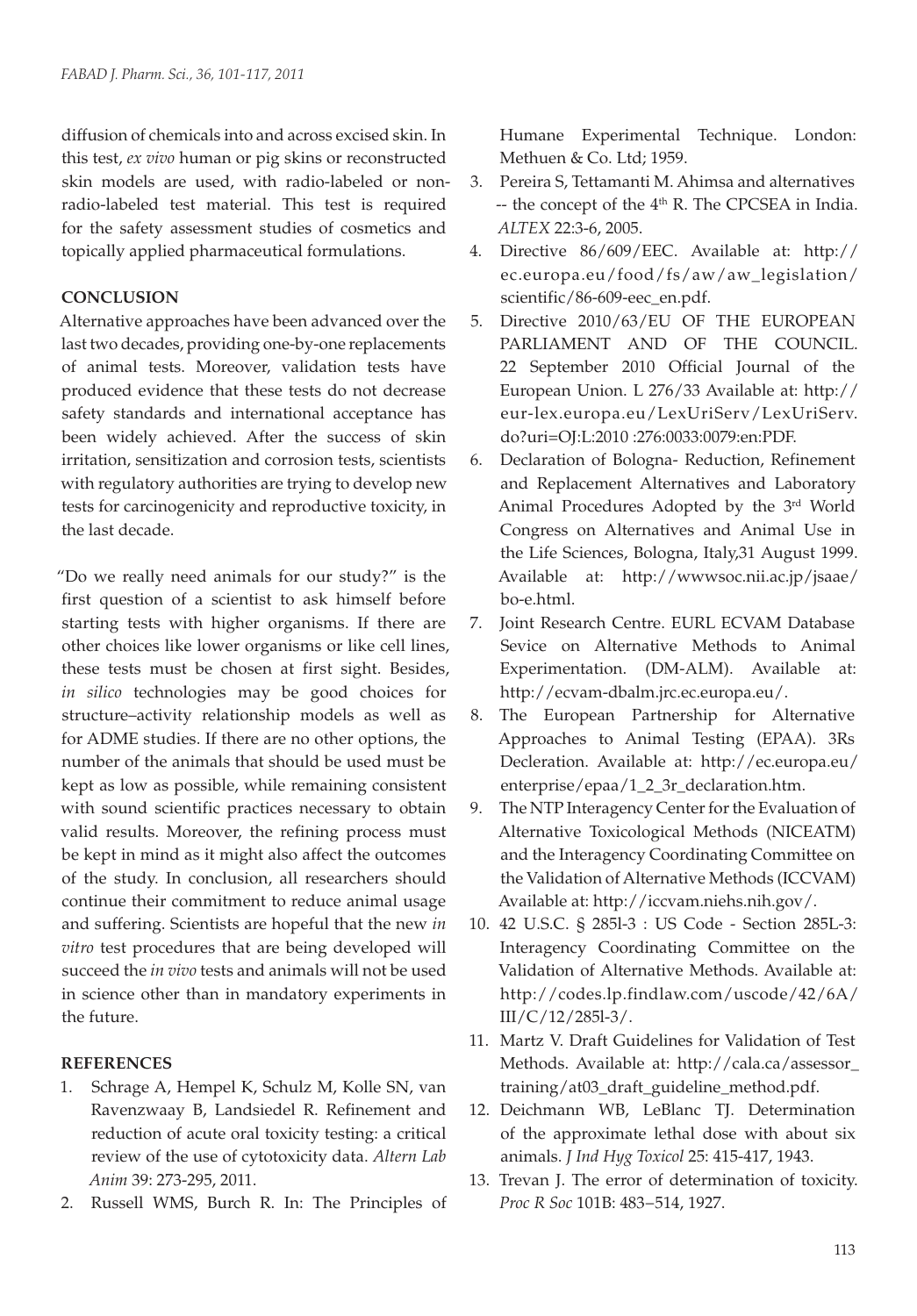- 14. Botham PA. Acute systemic toxicity--prospects for tiered testing strategies. *Toxicol In Vitro.* 18: 227-230, 2004.
- 15. OECD TG 401. OECD (Organisation for Economic Co-operation and Development). 1981. OECD Guidelines for the Testing of Chemicals. Guideline 401 Acute Oral Toxicity. Paris: OECD.
- 16. OECD TG 402. OECD (Organisation for Economic Co-operation and Development). (1987). OECD Guideline for Testing of Chemicals: Acute Dermal Toxicity 402. Available at: http://www. oecd.org/document/22/0,2340,en\_2649\_34377\_ 1916054\_1\_1\_1\_1,00.html.
- 17. OECD TG 403. OECD (Organisation for Economic Co-operation and Development). (1981). Test Guideline 403. OECD Guideline for Testing of Chemicals. Acute Inhalation Toxicity Testing. Available at: http://www.oecd.org/ document/22/0,2340, en\_2649\_34377\_1916054\_ 1\_1\_1\_1,00.html.
- 18. van den Heuvel MJ, Clark DG, Fielder RJ, Koundakjian PP, Oliver GJ, Pelling D, Tomlinson NJ, Walker AP. The international validation of a fixed-dose procedure as an alternative to the classical LD50 test. *Food Chem Toxicol* 28:469-482, 1990.
- 19. OECD TG 420. OECD (Organisation for Economic Co-operation and Development). 1992. OECD Guidelines for the Testing of Chemicals. Guideline 420 Acute Oral Toxicity—Fixed Dose Method. Paris: OECD.
- 20. Stallard N, Whitehead A. The fixed-dose procedure and the acute-toxic-class method: a mathematical comparison. *Hum Exp Toxicol* 14: 974-990, 1995.
- 21. Walum E. Acute oral toxicity. *Environ Health Perspect* 106S2: 497-503, 1998.
- 22. OECD (Organisation for Economic Co-operation and Development). 1996. OECD Guidelines for the Testing of Chemicals. Guideline 423 Acute Oral Toxicity—Acute Toxic Class Method. Paris: OECD.
- 23. OECD Guideline for Testing of Chemicals. Acute Oral Toxicity – Acute Toxic Class Method. 17th December 2001. Available at: http://iccvam. niehs.nih.gov/SuppDocs/FedDocs/OECD/ OECD\_GL423.pdf
- 24. Diener W, Mischke U, Schlede E, Kayser D. The biometrical evaluation of the OECD modified version of the acute toxic class method (oral). *Arch Toxicol* 69:729-734, 1995.
- 25. Schlede E, Mischke U, Roll R, Kayser D. A national validation study of the acute-toxic-class method--an alternative to the LD50 test. *Arch Toxicol* 66: 455-470, 1992.
- 26. Schlede E, Mischke U, Diener W, Kayser D. The international validation study of the acute toxic class method (oral). *Arch Toxicol*. 69:659-670, 1995.
- 27. OECD TG 423. OECD (Organisation for Economic Co-operation and Development). 1996. OECD Guidelines for the Testing of Chemicals. Guideline 423 Acute Oral Toxicity—Acute Toxic Class Method. Paris: OECD.
- 28. Schlede E, Genschow E, Spielmann H, Stropp G, Kayser D. Oral acute toxic class method: a successful alternative to the oral LD50 test. *Regul Toxicol Pharmacol* 42:15-23, 2005.
- 29. OECD. (Organisation for Economic Co-operation and Development). (2001). Harmonized Integrated Classification System for Human Health and Environmental Hazards of Chemical Substances and Mixtures. Document ENV/JM/ Mono(2001)6.
- 30. Lipnick RL, Cotruvo JA, Hill RN, Bruce RD, Stitzel KA, Walker AP, Chu I, Goddard M, Segal L, Springer JA, et al. Comparison of the up-anddown, conventional LD50, and fixed-dose acute toxicity procedures. *Food Chem Toxicol* 33: 223-31, 1995.
- 31. Dixon WJ, Mood AM. A Method for Obtaining and Analyzing Sensitivity Data. *J Am Stat Assoc*  48: 109-126, 1948.
- 32. OECD TG 425. OECD (Organisation for Economic Co-operation and Development). 1998. OECD Guidelines for the Testing of Chemicals. Guideline 425 Acute Oral Toxicity—Up-and-Down Procedure. Paris: OECD.
- 33. Bruce RD. An Up-and-Down Procedure for Acute Toxicity Testing. *Fundam Appl Toxicol* 5: 151-157, 1985.
- 34. ASTM. (1987). E 1163-87, Standard Test Method for Estimating Acute Oral Toxicity in Rats. American Society for Testing and Materials, Philadelphia, USA.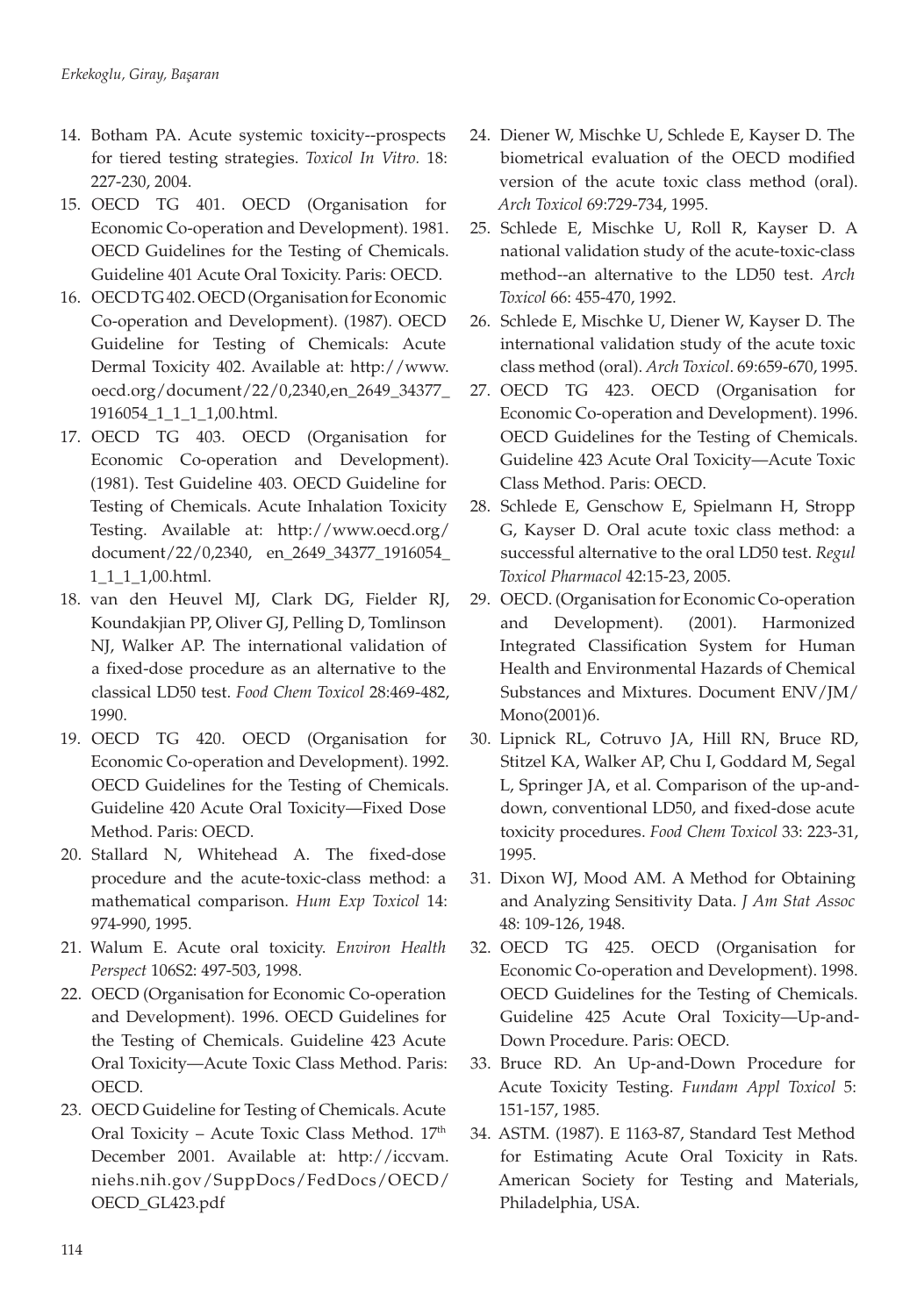- 35. Lichtman AH. The up-and-down method substantially reduces the number of animals required to determine antinociceptive ED50 values. *J Pharmacol Toxicol Methods* 40: 81-85, 1998.
- 36. Canadian Council on Animal Care. CCAC training module on: the Three Rs of humane animal experimentation. Available at: http://www.ccac. ca/en\_/education/niaut/stream/cs-3rs.
- 37. About Animal Testing. Refining the Alternatives to Animal Testing. Available at: http://www. aboutanimaltesting.co.uk/refining-alternativesanimal- testing. html.
- 38. Robinson V. Finding alternatives: an overview of the 3Rs and the use of animals in research. *School Sci Rev* 87:1-4, 2005. Available at: http://www. nc3rs.org.uk/downloaddoc.asp?id=1013.
- 39. Peters AG, Bywater PM, Festing MF. The effect of daily disturbance on the breeding performance of mice. *Lab Anim* 36:188-192, 2002.
- 40. Smaje LH, Smith JA, Combes RD, Ewbank R, Gregory JA, Jennings M, Moore GJ, Morton DB. Advancing refinement of laboratory animal use. *Lab Anim* 32: 137-142, 1998.
- 41. California National Primate Center. 3Rs-Refinement. Available at: http://www.cnprc. ucdavis.edu/animals/ refinement.aspx.
- 42. Jenings M, Batchelor GR, Brain PF, Dick A, Elliot H, Francis RJ, Hubrecht RC, Hurst JL, Morton DB, Peters AG, Raymond R, Sales GD, Sherwin CM, west C. (Rodent Refinement Working Party). Refining rodent husbandry: the Mouse. *Lab Anim* 32: 233-259, 1998.
- 43. Jennings M, Prescott MJ, Buchanan-Smith HM, Gamble MR, Gore M, Hawkins P, Hubrecht R, Hudson S, Jennings M, Keeley JR, Morris K, Morton DB, Owen S, Pearce PC, Prescott MJ, Robb D, Rumble RJ, Wolfensohn S, Buist D. (Members of the Joint Working Group on Refinement-Primates), Refinements in husbandry, care and common procedures for non-human primates: Ninth report of the BVAAWF/FRAME/RSPCA/ UFAW Joint Working Group on Refinement. *Lab Anim* 43S1: 1-47, 2009.
- 44. Removal of blood from laboratory mammals and birds. First report of the BVA/FRAME/RSPCA/ UFAW Joint Working Group on Refinement. *Lab Anim* 27: 1-22, 1993.
- 45. Brown MJ, White WJ. Reflections on improved health status of rodents bred for research: contributions to the reduction and refinement of animal use. *Altern Lab Anim* 37: 187-189, 2009.
- 46. Balls M. Replacement of animal procedures: alternatives in research, education and testing. *Lab Anim* 28: 193-211, 1994.
- 47. Chiu H, Alqadah A, Chuang CF, Chang C. C. elegans as a genetic model to identify novel cellular and molecular mechanisms underlying nervous system regeneration. *Cell Adh Migr* 5: 387-394, 2011.
- 48. Lionakis MS. Drosophila and Galleria insect model hosts: new tools for the study of fungal virulence, pharmacology and immunology. *Virulence* 2: 521-527, 2011.
- 49. Yamada T. Therapeutic monoclonal antibodies. *Keio J Med* 60: 37-46, 2011.
- 50. Bioseb In Vitro Research Instruments. Koken Rat Model. Available at: http://www.bioseb. com/bioseb/anglais/default/item\_id=651\_cat\_ id=15\_KOKEN%20Rat%20Model.php.
- 51. Hendriksen CFM. Refinement, Reduction, and Replacement of Animal Use for Regulatory Testing: Current Best Scientific Practices for the Evaluation of Safety and Potency of Biologicals. *ILAR J* 43S: S43-S48, 2002.
- 52. McVey EA. A roadmap for the development of alternative (non-animal) methods for repeated dose testing. *ALTEX* 29: 33-40, 2012.
- 53. Daneshian M. A roadmap for the development of alternative (non-animal) methods for toxicokinetics testing. *ALTEX* 29: 16-26, 2012.
- 54. Wishart DS. Improving early drug discovery through ADME modelling: an overview. *Drugs R D* 8: 349-362, 2007.
- 55. Schena M, Shalon D, Davis RW, Brown PO. Quantitative monitoring of gene expression patterns with a complementary DNA microarray. *Science* 270: 467-470, 1995.
- 56. National Humane Genome Research Institute. National Institutes of Health. About Genetics and Genetic Science. Available at: http://www. genome.gov/19016904.
- 57. Wilkins MR, Williams KL, Appel RD, Hochstrasser DF. Proteome Research: New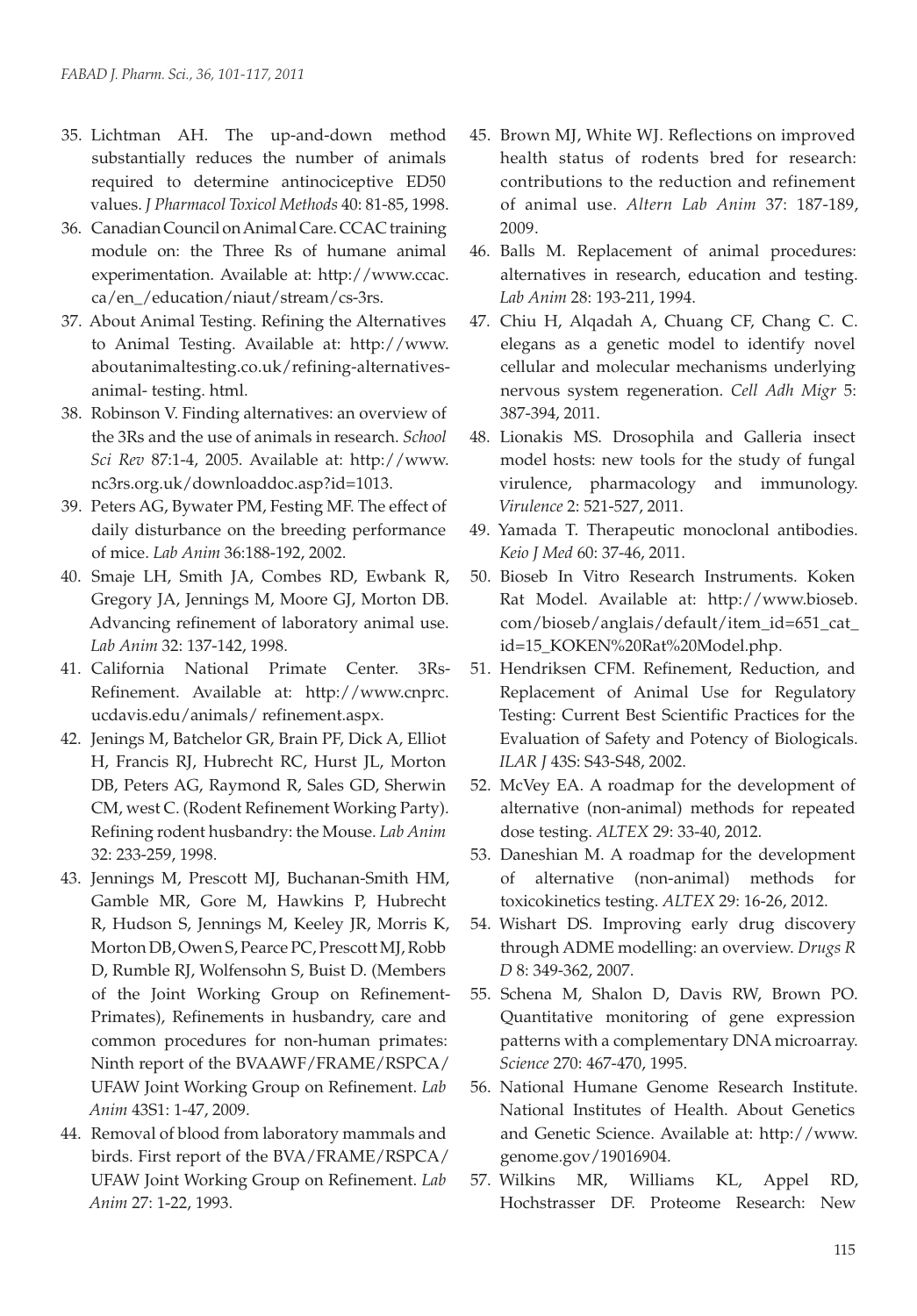Frontiers in Functional Genomics. Berlin: Springer-Verlag; 1997.

- 58. Nicholson JK, Lindon JC. Systems biology: Metabonomics. *Nature* 455: 1054-1056, 2008.
- 59. Wishart DS. Computational strategies for metabolite identification in metabolomics. *Bioanalysis* 1: 1579-1596, 2009.
- 60. Jordan KW, Adkins CB, Su L, Halpern EF, Mark EJ, Christiani DC, Cheng LL. Comparison of squamous cell carcinoma and adenocarcinoma of the lung by metabolomic analysis of tissueserum pairs. *Lung Cancer* 68: 44-50, 2010.
- 61. Swiss Institute of Bioinformatics. Transcriptomics. Available at: http://www.isb-sib.ch/research/ transcriptomics.html.
- 62. Srivastava S. Move over proteomics, here comes glycomics. *J Proteome Res* 7: 1799, 2008.
- 63. Wenk MR. The emerging field of lipidomics. *Nat Rev Drug Discov*. 4:594-610, 2005.
- 64. Han X, Gross RW. Shotgun lipidomics: electrospray ionization mass spectrometric analysis and quantitation of cellular lipidomes directly from crude extracts of biological samples. *Mass Spectrom Rev* 24: 367-412, 2005.
- 65. Kandárová H, Letašiová S. Alternative methods in toxicology: pre-validated and validated methods. *Interdiscip Toxicol* 4: 107–113, 2011.
- 66. Guillouzo A. Liver cell models in in vitro toxicology. *Environ Health Perspect* 106S2: 511-532, 1998.
- 67. Buchwald M. Use of cultured human cells for biochemical analysis. *Clin Biochem* 17: 143-150, 1984.
- 68. OECD TG 437. OECD (Organisation for Economic Co-operation and Development). OECD Guideline for the Testing of Chemicals. Bovine Corneal Opacity and Permeability Test Method for Identifying Ocular Corrosives and Severe Irritants. Available at: http://ecvam.jrc. ec.europa.eu/ft\_doc/OECD%20TG437.pdf.
- 69. OECD TG 438. OECD (Organisation for Economic Co-operation and Development). OECD Guideline for the Testıng of Chemicals Isolated Chicken Eye Test Method for Identifying Ocular Corrosives and Severe Irritants. Available at: http://ecvam.jrc.ec.europa.eu/ft\_doc/ OECD%20TG%20438.pdf.
- 70. Chicken Enucleated Eye Test (CEET)/ Isolated Chicken Eye Test (ICE). DB-ALM Protocol No. 80. Available at: http://ecvam-dbalm.jrc.ec.europa. eu/public\_view\_doc2.cfm?id=108C88E85FE47A 6B74328F32DC5136607180BB0BC12CB10496CD A74B54630A05A3291B895581F634.
- 71. OECD TG 439. OECD (Organisation for Economic Co-operation and Development). OECD Guideline For The Testing of Chemicals. *In Vitro* Skin Irritation: Reconstructed Human *Epidermis* Test Method. Avaiable At: Http:// İccvam.Niehs.Nih.Gov/Suppdocs/Feddocs/ Oecd/Oecd-Tg439.Pdf.
- 72. Dreher F, Patouillet C, Fouchard F, Zanini M, Messager A, Rouget R, Cottin M, Leclaire J, Beech-Kieffer F. Improvement of the experimental setup to assess cutaneous bioavailability on human skin models: dynamic protocol. *Skin Pharmacol Appl Skin Physiol* 15S1: 31–39, 2002.
- 73. The National Toxicology Program (NTP) Interagency Center for the Evaluation of Alternative Toxicological Methods (NICEATM) National Institute of Environmental Health Sciences (NIEHS). Episkin™, EpiDerm™, and Rat Skin Transcutaneous Electrical Resistance (TER) *In Vitro* Test Methods for Assessing the Dermal Corrosivity Potential of Chemicals. Background Review Document. (2001). Available at. http://iccvam.niehs.nih.gov/docs/dermal\_ docs/epis\_brd0801.pdf.
- 74. Kubilus J, Hayden P J, Ayehunie S, Lamore SDK, Servattalab C, Bellavance KL, Sheasgreen JE, Klausner M. Full thickness EpiDerm (TM): a dermal-epidermal skin model to study epithelialmesenchymal interactions Atla Alternatives to *Lab Anim* 32S1A: 75-82, 2004.
- 75. OECD TG 435. OECD (Organisation for Economic Co-operation and Development). OECD Guideline For The Testing of Chemicals. *In Vitro* Membrane Barrier Test Method for Skin Corrosion. . Avaliable at: http://iccvam. niehs.nih.gov/SuppDocs/FedDocs/OECD/ OECDtg435.pdf.
- 76. OECD TG 430. OECD (Organisation for Economic Co-operation and Development). OECD Guideline For The Testing of Chemicals. *In Vitro* Skin Corrosion: Transcutaneous